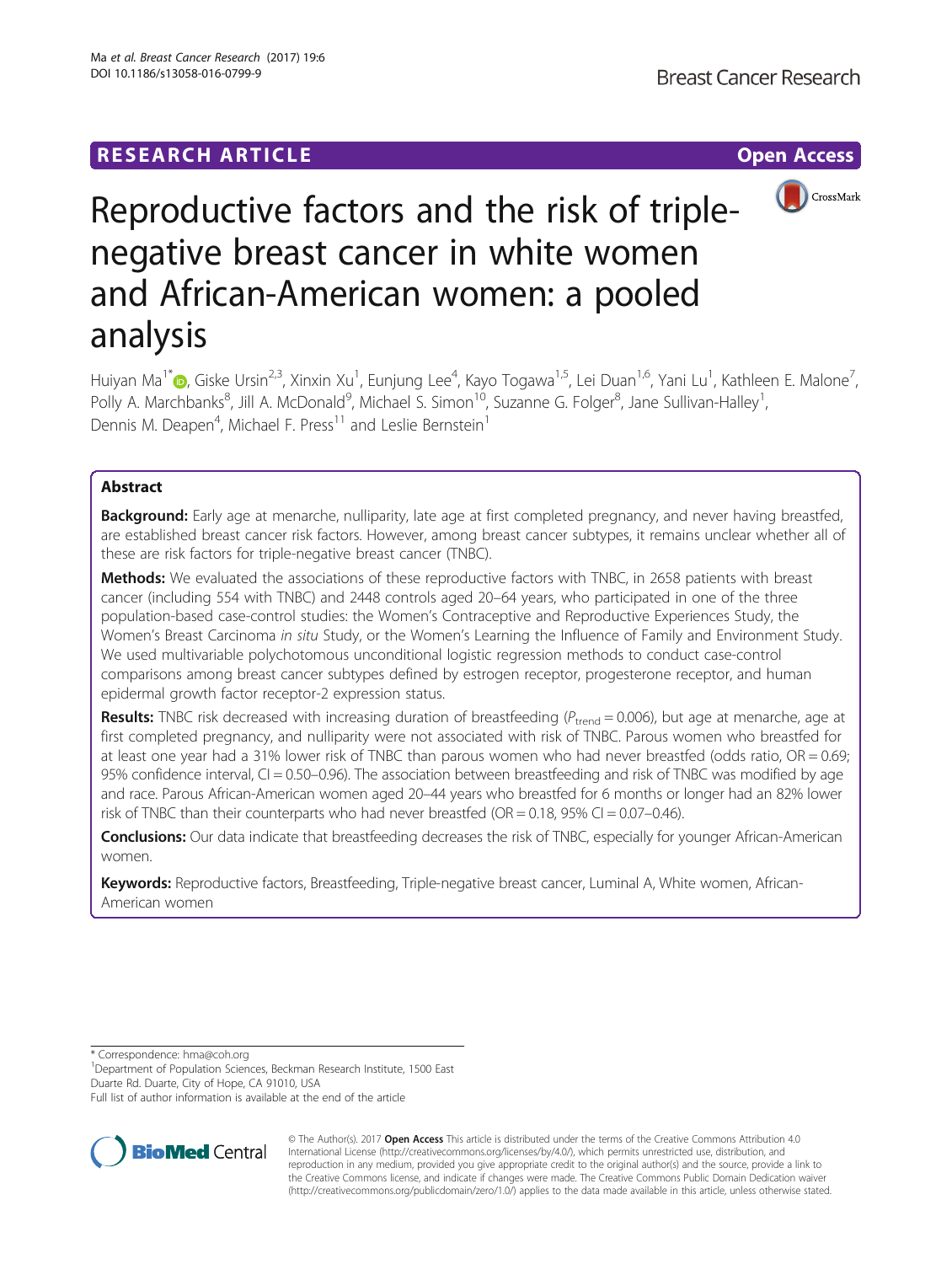## Background

Breast cancer occurs more frequently than any other type of cancer in women worldwide, with an estimated 1.4 million new cases annually [[1\]](#page-11-0). Based on immunohistochemical analyses of estrogen receptor (ER), progesterone receptor (PR), and human epidermal growth factor receptor-2 (HER2), breast cancer has been classified into luminal A-like (ER-positive (ER+) and/or PR-positive (PR+), HER2-negative (HER2–)), luminal B-like (ER+ and/or PR+, HER2-positive (HER2+)), HER2-enriched (ER-negative (ER–)/PR-negative (PR–)/HER2+), and triplenegative breast cancer (TNBC; ER–/PR–/HER2–) [\[2](#page-11-0)–[10](#page-12-0)].

The luminal A-like subtype is the most frequent subtype and accounts for 62–67% of invasive cases; TNBC is the second most common subtype and accounts for 10–25% of invasive cases [[11](#page-12-0), [12\]](#page-12-0). Compared with the luminal A-like subtype, TNBC is disproportionately more common in younger or premenopausal women, especially young African-American women [[13](#page-12-0)–[16](#page-12-0)]. TNBC is biologically more aggressive and has poorer prognosis than the luminal A-like subtype [[7, 12](#page-12-0), [17](#page-12-0)]. Moreover, unlike ER+ or HER2+ breast cancer, for which there are targeted therapies, including antiestrogen and monocolonal antibody therapies, there are no targeted therapies for TNBC [[12](#page-12-0), [18\]](#page-12-0). Therefore, currently the only treatment option for TNBC is systemic chemotherapy [\[12, 18](#page-12-0)]. The overall 5-year survival rate in patients with TNBC is at least 10% lower than in women with the luminal A-like subtype [[19\]](#page-12-0). These TNBC characteristics underscore the need to identify specific TNBC risk factors, which could provide critical clues for TNBC prevention strategies. However, the impact of established breast cancer risk factors, such as reproductive factors, on the risk of TNBC remains inconclusive, possibly because too few patients with TNBC have been included in the majority of published studies [[6](#page-12-0), [10](#page-12-0), [15](#page-12-0), [20](#page-12-0)–[32\]](#page-12-0). Moreover, little is known about the impact of race and age on reproductive risk of TNBC.

Here, we evaluated the associations between TNBC and age at menarche, number of completed (longer than 26-week gestation) pregnancies, age at first completed pregnancy, and breastfeeding in an analysis pooling data from three case-control studies. We compared the risk estimates for TNBC with other ER/PR/HER2-defined specific subtypes, especially luminal A-like breast cancer. We also explored whether the associations between these factors and risk of TNBC differ by race (white, African-American) and age (<45, ≥45 years). Among our three source studies, one has published data on reproductive factors (including number of completed pregnancies, age at first completed pregnancy, and breastfeeding) and the risk of breast cancer by ER/PR/HER2 status [\[6\]](#page-12-0). Another has published data on hormone-related risk factors for breast cancer by ER/PR status [\[33\]](#page-12-0) and has also published characteristics of TNBC in patients with and without a BRCA1 mutation [\[34\]](#page-12-0). No data on breast cancer risk according to the expression of ER, PR, or HER2 have been published from the third study [\[35\]](#page-12-0).

## Methods

## Study population and data collection

Eligible participants for this analysis were women who had previously participated in one of the three populationbased case-control studies - the Women's Contraceptive and Reproductive Experiences (CARE) Study [\[6](#page-12-0)], the Women's Breast Carcinoma in situ (BCIS) Study [\[35](#page-12-0)], or the Women's Learning the Influence of Family and Environment (LIFE) Study [[33](#page-12-0)].

The Women's CARE Study, which was supported by National Institute of Child Health and Human Development (NICHD), was a population-based, case-control study designed to examine risk factors for invasive breast cancer among USA-born white women and African-American women [[36](#page-12-0)]. The age distribution and participant response rates by study site, case-control status, and race have been published [[36\]](#page-12-0). The Women's CARE Study selected a stratified (by age group) random sample of women aged 35–64 years who were newly diagnosed with histologically confirmed incident invasive breast cancer (International Classification of Diseases for Oncology (ICD-O) codes: C50.0–C50.9) between July 1994 and April 1998. African-American women were oversampled to maximize their numbers in the study, and white women were sampled to provide approximately equal numbers of women in each 5-year age category (from 35 to 64 years).

Control participants were women with no history of invasive or in situ breast cancer who were identified by random digit dialing from August 1994 through December 1998 and were frequency-matched to the expected distribution of patients with breast cancer in strata defined by 5-year age groups, race (white or African-American) and geographic region of residence [\[6](#page-12-0)]. The participants in the Women's CARE Study involved in the analyses presented here are women from Los Angeles (LA) and Detroit, the two sites where tumor tissue samples were collected. Tissue collection, as part of the Women's CARE Study, was supported by NICHD, as advised by the Women's CARE Study Steering Committee [[36](#page-12-0)]. The Women's CARE Study recruited 1921 case participants (1072 white and 849 African-American women) and 2034 control participants (1161 white and 873 African-American women) from LA and Detroit. Of 1921 case participants, 1206 had ER/PR/HER2 status assessed in a centralized pathology laboratory at University of Southern California (USC).

The Women's BCIS Study investigated risk factors for BCIS among USA-born white women and African-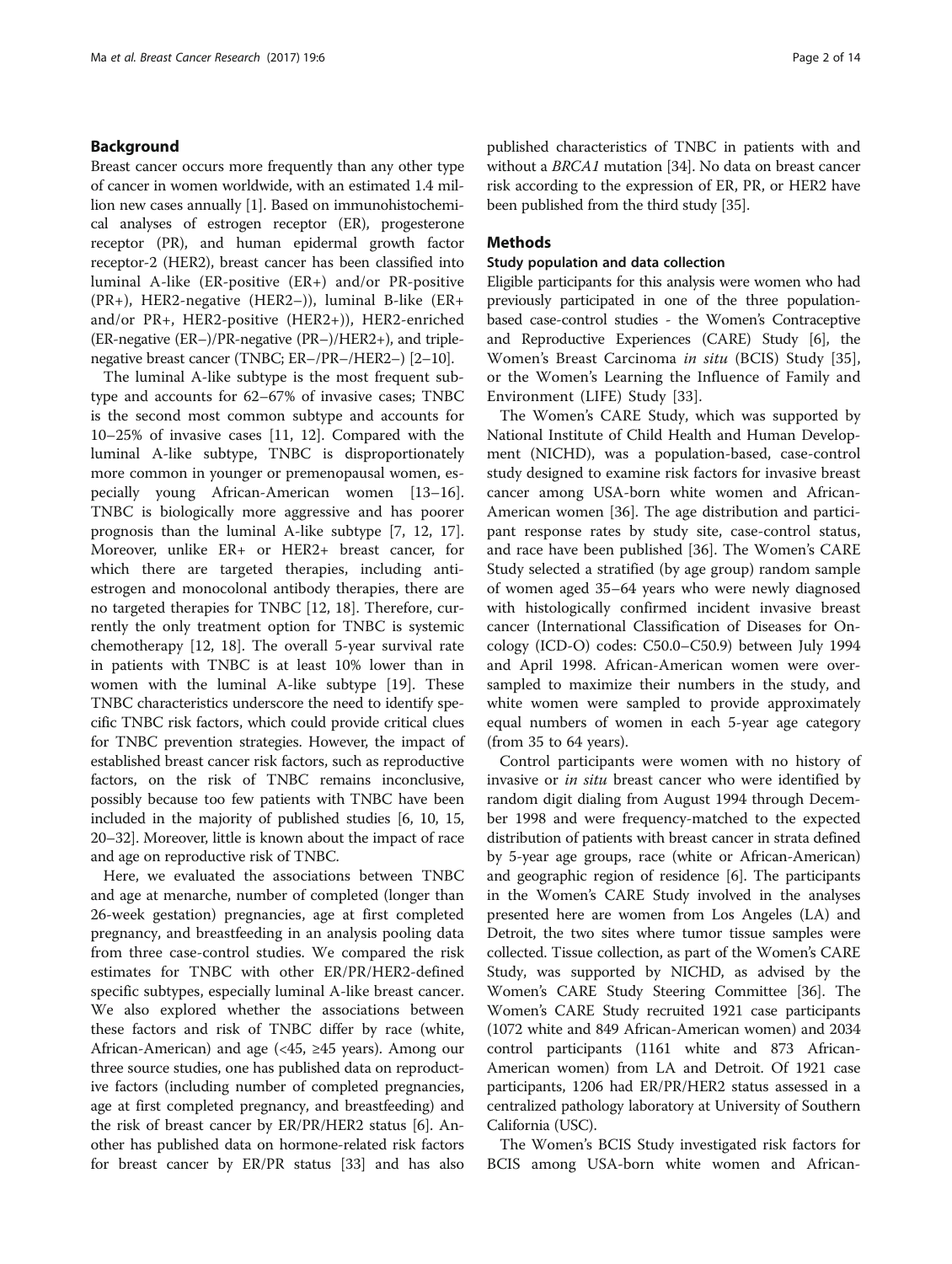American women who resided in LA County [\[35](#page-12-0)]. Case participants were USA-born and English-speaking white women and African-American women ages 35–64 years, who were newly diagnosed with a first primary BCIS (ICD-O codes: C50.0–C50.9) between March 1995 and April 1998 ( $n = 567$ ). The questionnaire developed for the Women's CARE Study was used to interview women with BCIS, and both studies were conducted during the same time period by the same interviewers and with ER, PR and HER2 status determined in the same central laboratory using the same classifications (see subsequent text). No additional controls were recruited for the BCIS Study. LA control participants from the Women's CARE Study were deemed eligible to be controls for the BCIS Study. For the analysis presented here, we excluded 37 case participants with lobular carcinoma in situ (LCIS, ICD-O morphology code: 8520) because LCIS is not included in the clinical definitions of in situ breast cancer [[37\]](#page-12-0); thus, 530 case participants remained. ER/PR/HER2 status was assessed in 343 of these case participants, at a centralized pathology laboratory at USC.

The Women's LIFE Study investigated genetic and epidemiologic risk factors for invasive breast cancer in USA-born white women and African-American women who resided in LA County [\[33](#page-12-0), [38](#page-12-0)]. Case participants were women aged 20–49 years who were diagnosed with a first primary invasive breast cancer (ICD-O codes: C50.0–C50.9) between February 1998 and May 2003 and who resided in LA county ( $n = 1794$ ). Of 1794 case participants, 1167 had ER/PR/HER2 status abstracted from pathology reports. Control participants were women ages 20–49 years who had no history of invasive or in situ breast cancer. Recruitment of control participants did not begin until 1 July 2000. Control participants were individually matched by race (white and African-American), age (within 5 years and ages 20–49 years), and neighborhood to the subset of case participants who were diagnosed between 1 July 2000 and 31 May 2003  $(n = 444)$ . The Women's LIFE Study used an expanded version of the Women's CARE Study questionnaire, which was modified to include additional risk factors (e.g., medical radiation exposure).

For all three studies, detailed information prior to the reference date on reproductive factors and covariates involved in this analysis was collected by trained staff who administered standardized, in-person interviews using structured questionnaires. The reference date for a case participant was the date of breast cancer diagnosis; the reference date for a control participant was the date on which she was identified by random digit dialing in the Women's CARE Study, or the date of initial contact in the Women's LIFE Study.

After pooling the data from three source studies, 2716 case participants with data on receptors and 2478 control

participants were potentially eligible. We excluded 58 case participants and 30 control participants for whom information was missing on age at menarche (4 cases, 1 control), parity (4 cases, 6 controls), duration of oral contraceptive use (16 cases, 5 controls), education (9 cases, 1 control), body mass index (BMI, 15 cases, 12 controls), recreational physical activity (5 cases, 3 controls), smoking status (2 cases), and alcohol intake (3 cases, 2 controls). This resulted in 2658 case participants (the Women's CARE Study: 1197, the Women's BCIS Study: 342, the Women's LIFE Study: 1119) and 2448 control participants (the Women's CARE Study or the Women's BCIS Study: 2011, the Women's LIFE Study: 437) available for the current pooled analysis.

#### Assessment of biomarkers

The ER/PR/HER2 status in breast tumors in the Women's CARE Study and the Women's BCIS Study was determined in a centralized pathology laboratory at USC using immunohistochemistry (IHC) methods [\[39, 40\]](#page-12-0). For ER and PR, at least 100 tumor cells were examined from each specimen and immunostaining of tumor cell nuclei ≥1% was considered positive [\[41](#page-12-0)]. HER2 expression was determined by IHC using the 10H8 monoclonal antibody [[42](#page-13-0), [43\]](#page-13-0). No (0) or weak (1+) membrane immunostaining was considered HER2–. Moderate (2+) or strong membrane immunostaining (3+) was considered HER2+, based on previous validation results from the same pathology laboratory [[42\]](#page-13-0). In the Women's LIFE Study, the information on ER/PR/HER2 status was abstracted from pathology reports collected through the Los Angeles Cancer Surveillance Program (LACSP), a member of the population-based California Cancer Registry and also sponsored by the National Cancer Institute's SEER program [\[34](#page-12-0)].

The ER/PR/HER2 status abstracted from pathology reports for case participants in the Women's LIFE Study was assessed by many pathology laboratories. These laboratories might have used different methods or different cut-off points for positive receptor status, which could cause concerns about consistency with the biomarker data from the centralized pathology laboratory at USC. We previously validated the SEER registry ER/PR status data for 1048 Women's CARE case participants in the centralized pathology laboratory at USC, which showed that the agreement between the centralized laboratory and SEER registry classification was substantial for both ER/PR (κ statistics: 0.70 and 0.60 for ER and PR, respectively), and that the associations between risk of ER/PR breast cancer subtypes and parity, age at first completed pregnancy, and breastfeeding were similar regardless of the source of information on ER/PR [\[44\]](#page-13-0).

### Statistical analyses

We assessed the associations between TNBC (ER-/PR-/ HER2-) or the other three subtypes of breast cancer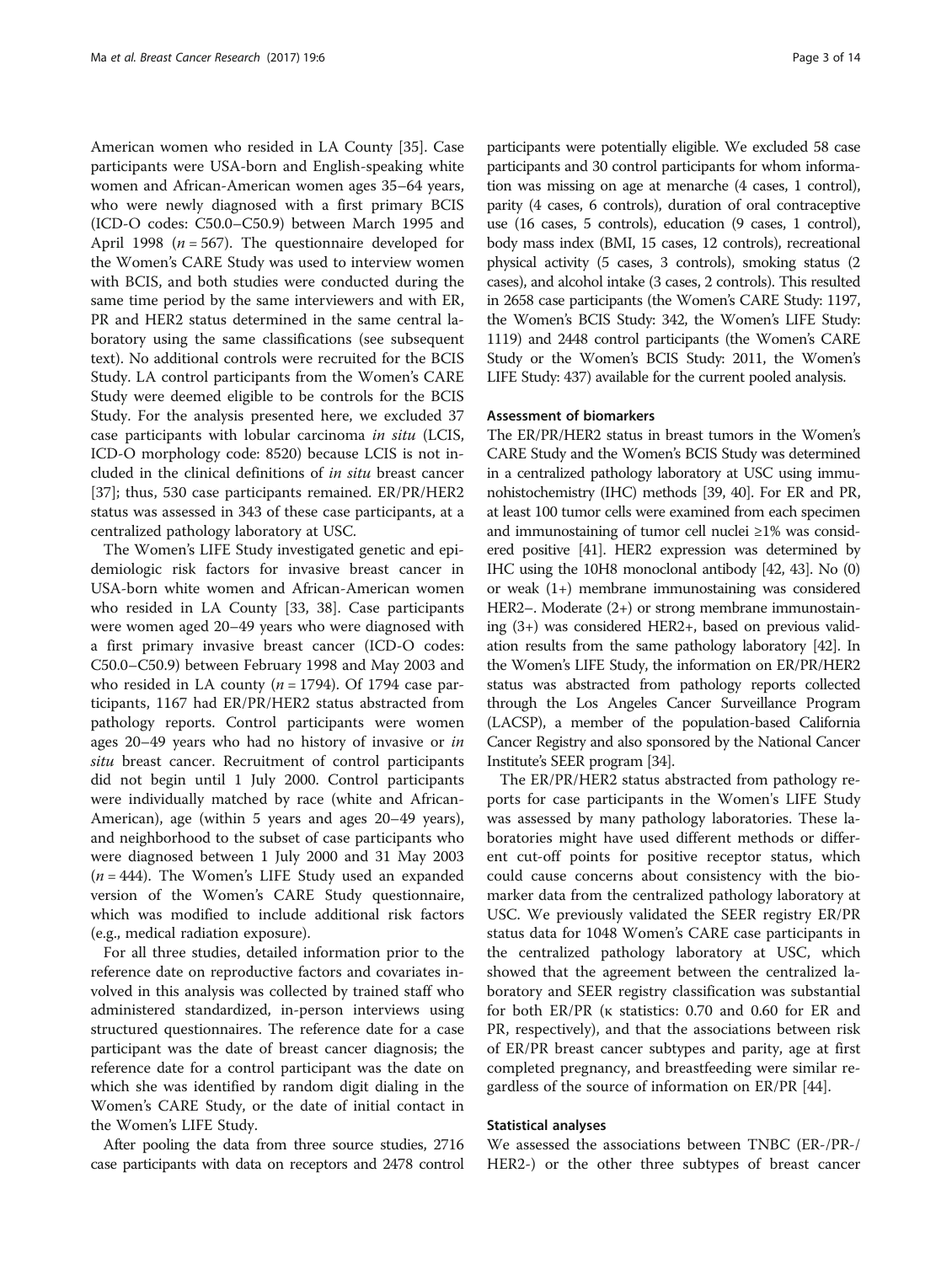defined by ER/PR/HER2 status (luminal A-like, ER+ and/or PR+ plus HER2–; luminal B-like, ER+ and/or PR+ plus HER2+; and HER2-enriched, ER–/PR–/HER2+), and the following factors: age at menarche, number of completed (longer than 26-week gestation) pregnancies, age at first completed pregnancy (defined for each woman as the age at which that pregnancy ended), and duration of breastfeeding. We estimated odd ratios (ORs) and corresponding 95% confidence intervals (95% CIs) using multivariable polychotomous unconditional logistic regression for case-control comparisons [[45](#page-13-0)].

Tests for trend were conducted by fitting ordinal values corresponding to exposure categories and testing whether the slope coefficient differed from zero. We also conducted Wald chi-square tests for homogeneity of the associations with reproductive factors across breast cancer subtypes by fitting a multivariable polychotomous unconditional logistic regression model for dichotomous or ordinal variables.

We included the following factors, selected a priori, as potential confounders in all multivariable models: source study (the Women's CARE Study or the Women's BCIS Study, the Women's LIFE Study), study site (LA, Detroit), race (white, African-American), education as a proxy for socioeconomic status (high school or lower level of education, technical school or some college education, college graduate), age (<40, 40–44, 45–49, 50–54, 55–59, 60–64 years), family history of breast cancer (first-degree (mother, sister, or daughter), no first-degree family history), BMI (<25, 25–29,  $\geq$ 30 kg/m<sup>2</sup>), a variable combining menopausal status and hormone therapy use (premenopausal; postmenopausal: never used hormone therapy, ever used hormone therapy; unknown menopausal status), lifetime recreational physical activity (inactive, ≤2.2, 2.3– 6.6, 6.7–15.1, ≥15.2 annual metabolic equivalents of energy expenditure (MET) hours/week), alcohol intake (never, former, current), cigarette smoking status (never, former, current), and oral contraceptive use (never, <1, 1–4, 5–9,  $\geq$ 10 years).

We also included age at menarche (≤12, 13, ≥14) and number of completed pregnancies (never pregnant, 1, 2,  $\geq$ 3, only non-completed pregnancy) as potential confounders when they were not the exposure of interest. When parity was the exposure of interest, we chose women who had never been pregnant as our reference group and treated women who had been pregnant but had never carried to completed pregnancy as a separate group that was excluded when testing for trend across categories of parity. Only parous women were included in analyses of age at first completed pregnancy and breastfeeding. Models for parous women were also mutually adjusted for number of completed pregnancies  $(1, 2, \geq 3)$ , age at first completed pregnancy ( $\leq 20$ , 21–24, 25–29,  $\geq 30$  years), and duration of breastfeeding (never, <6,  $6-11$ ,  $\geq 12$  months).

Using two major subtypes - TNBC and luminal A-like breast cancer, we explored whether any associations of reproductive factors differed by race (white women or African-American women) or age group (younger (<45 years) or older (≥45 years) women). In stratified analyses by age, the variable for combining menopausal status and hormone therapy use was only included in the models for older women. When testing the effect of breastfeeding by both race and age, we combined two categories (6–11,  $\geq$ 12 months) of longer duration of breastfeeding into one (≥6 months) to avoid having groups with small numbers of study participants after stratification.

As the commonly used definition (ER+ and/or PR+ plus HER2–) of the luminal A-like subtype probably includes both luminal B-like and luminal A-like tumors, we also used the 13<sup>th</sup> St. Gallen International Breast Cancer Conference (2013) Expert Panel recommendation to define ER+/PR+/HER2– as the luminal A-like subtype [[46\]](#page-13-0), and repeated our analysis by the following five subtypes: luminal A-like (ER+/PR+/HER2–), luminal B-like-HER2– (ER+ or PR+ plus HER2–), luminal B-like-HER2+ (ER+ and/or PR+ plus HER2+), HER2-enriched (ER–/PR–/HER2+), and TNBC (ER–/PR–/HER2–). It is noteworthy that the St. Gallen Panel recommendation requires information on Ki-67 and percentage of PR in PR+ tumors; however, we lacked data on Ki-67 in all source studies and did not have quantitative data for PR in the Women's LIFE Study. Moreover, in order to exclude the possibility that ORs for some reproductive factors associated with *in situ* breast cancer are different from those associated with the results presented here, we repeated our analyses after excluding all in situ breast cancer cases.

In reporting the results of trend tests or homogeneity tests, we considered a two-sided  $P$  value <0.05 as statistically significant. All analyses were performed using the SAS statistical package (Version 9.3, SAS Institute, Cary, NC, USA).

## Results

#### Characteristics of case participants and controls

The subtypes of breast cancer in the 2658 case participants were distributed as: TNBC  $(n = 554, 20.8\%)$ , luminal A-like ( $n = 1517, 57.1\%$ ), luminal B-like ( $n = 360$ , 13.5%), and HER2-enriched  $(n = 227, 8.5%)$  (Table [1](#page-4-0)). The 2448 control participants comprised 1549 white women and 899 African-American women. Overall, mean age at menarche in control participants was 12.4 years; 81.3% of control participants had at least one completed pregnancy. Among control participants, the mean number of completed pregnancies was 2.7 in parous women, and their mean age at first completed pregnancy was 23.2 years. Among parous control participants who had ever breastfed (62.4%), the mean duration of breastfeeding was 12.1 months.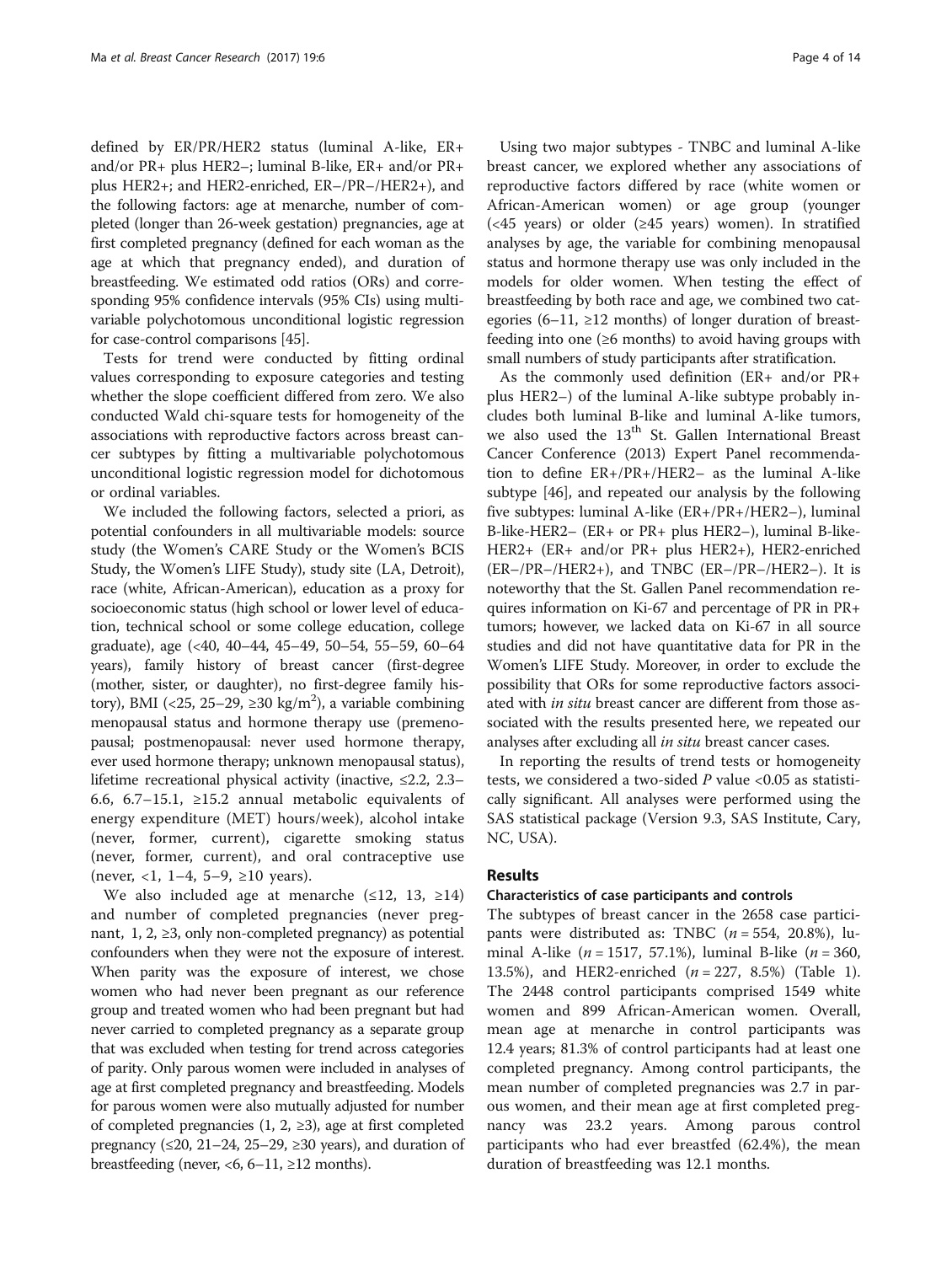<span id="page-4-0"></span>Table 1 Characteristics of breast cancer case participants and control participants

|                                                                       | Overall           | By study          |                   |                   |  |  |
|-----------------------------------------------------------------------|-------------------|-------------------|-------------------|-------------------|--|--|
|                                                                       |                   | Women's CARE      | Women's BCIS      | Women's LIFE      |  |  |
| Case participants                                                     | $N = 2658$        | $N = 1197$        | $N = 342$         | $N = 1119$        |  |  |
| Mean age at diagnosis, years (SD, range)                              | 46.7 (8.1, 22-64) | 49.0 (8.6, 35-64) | 51.8 (7.3, 35-64) | 42.7 (5.4, 22-49) |  |  |
| Race                                                                  |                   |                   |                   |                   |  |  |
| White                                                                 | 1960 (73.7%)      | 678 (56.6%)       | 287 (83.9%)       | 995 (88.9%)       |  |  |
| African-American                                                      | 698 (26.3%)       | 519 (43.4%)       | 55 (16.1%)        | 124 (11.1%)       |  |  |
| Subtype of breast cancer                                              |                   |                   |                   |                   |  |  |
| Triple-negative                                                       | 554 (20.8%)       | 335 (28.0%)       | 21 (6.1%)         | 198 (17.7%)       |  |  |
| Luminal A-like                                                        | 1517 (57.1%)      | 645 (53.9%)       | 233 (68.1%)       | 639 (57.1%)       |  |  |
| Luminal B-like                                                        | 360 (13.5%)       | 121 (10.1%)       | 49 (14.3%)        | 190 (17.0%)       |  |  |
| HER2-enriched                                                         | 227 (8.5%)        | 96 (8.0%)         | 39 (11.4%)        | 92 (8.2%)         |  |  |
| Control participants                                                  | $N = 2448$        | $N = 2011^a$      |                   | $N = 437$         |  |  |
| Mean age at reference date, years (SD, range)                         | 47.8 (8.3, 24-64) | 48.9 (8.4, 35-64) |                   | 42.6 (4.9, 24-49) |  |  |
| Race                                                                  |                   |                   |                   |                   |  |  |
| White                                                                 | 1549 (63.3%)      | 1147 (57.0%)      |                   | 402 (92.0%)       |  |  |
| African-American                                                      | 899 (36.7%)       | 864 (43.0%)       |                   | 35 (8.0%)         |  |  |
| Mean age at menarche, years (SD)                                      | 12.4(1.6)         | 12.4(1.6)         |                   | 12.7(1.5)         |  |  |
| Ever had a completed (>26-week) pregnancy                             | 1990 (81.3%)      | 1677 (83.4%)      |                   | 313 (71.6%)       |  |  |
| Among parous women                                                    | $N = 1990$        | $N = 1677$        |                   | $N = 313$         |  |  |
| Mean number of completed pregnancies (SD)                             | 2.7(1.5)          | 2.8(1.6)          |                   | 2.2(1.1)          |  |  |
| Mean age at first completed pregnancy (SD)                            | 23.2(5.7)         | 22.5(5.3)         |                   | 27.1(6.2)         |  |  |
| Ever breastfed                                                        | 1242 (62.4%)      | 967 (57.7%)       |                   | 275 (87.9%)       |  |  |
| Mean duration of breastfeeding among those who breastfed, months (SD) | 12.1(15.0)        | 10.9 (14.4)       |                   | 16.2(16.5)        |  |  |

a Including those who also served as controls in the Women's BCIS. Triple-negative = estrogen receptor (ER)–/progesterone receptor (PR)–/human epidermal growth factor receptor-2 (HER2)–, Luminal A-like = ER+ and/or PR+ plus HER2–, Luminal B-like = ER+ and/or PR+ plus HER2+, HER2-enriched = ER–/ PR–/HER2+. CARE Contraceptive and Reproductive Experiences Study, BCIS Breast Carcinoma in situ Study, LIFE Learning the Influence of Family and Environment Study

## Reproductive factors and risk of four ER/PR/HER2-defined subtypes

Age at menarche was not associated with TNBC  $(P_{\text{trend}} = 0.55;$  Table [2](#page-5-0)), luminal B-like  $(P_{\text{trend}} = 0.70)$ , or HER2-enriched ( $P_{\text{trend}}$  = 0.56) breast cancer, but was associated with luminal A-like subtype  $(P_{\text{trend}} = 0.009)$ . Women whose menarche occurred at age 14 years or later had a 23% lower risk of luminal A-like breast cancer (OR  $= 0.77, 95\% \text{ CI} = 0.64 - 0.92$ ) than women whose menarche occurred at age 12 years or earlier. Number of completed pregnancies was not associated with the risk of TNBC  $(P_{\text{trend}} = 0.26)$ , but was inversely associated with the risk of the other three subtypes (all  $P_{trend} \leq 0.02$ ).

Among parous women, older age at first completed pregnancy was not associated with any ER/PR/HER2-defined specific subtypes, except for the luminal A-like subtype ( $P_{\text{trend}} = 0.05$ ). There was a statistically significant inverse association between longer duration of breastfeeding and TNBC ( $P_{\text{trend}} = 0.006$ ) and luminal Alike cancer ( $P_{\text{trend}} = 0.004$ ), but no association with the other two subtypes of breast cancer (both  $P_{\text{trend}} \geq 0.28$ ).

None of the differences in trends across the four subtypes of breast cancer was statistically significant for age at menarche ( $P$  for homogeneity of trends = 0.19), parity ( $P$ for homogeneity of trends = 0.09), age at first completed pregnancy ( $P$  for homogeneity of trends = 0.24), or duration of breastfeeding (*P* for homogeneity of trends =  $0.08$ ).

## Reproductive factors and risk of TNBC and luminal A-like subtype by race

Among either white women or African-American women, risk of TNBC was not associated with age at menarche number of completed pregnancies, or age at first completed pregnancy (Table [3\)](#page-6-0). However, among white women, risk of luminal A-like breast cancer was inversely associated with age at menarche ( $P_{\text{trend}} = 0.02$ ) and number of completed pregnancies ( $P_{\text{trend}} = 0.0005$ ).

Longer duration of breastfeeding was modestly associated with a lower risk of TNBC in parous African-American women and a lower risk of the luminal A-like subtype in both parous white women and parous African-American women; however, statistically significant dose-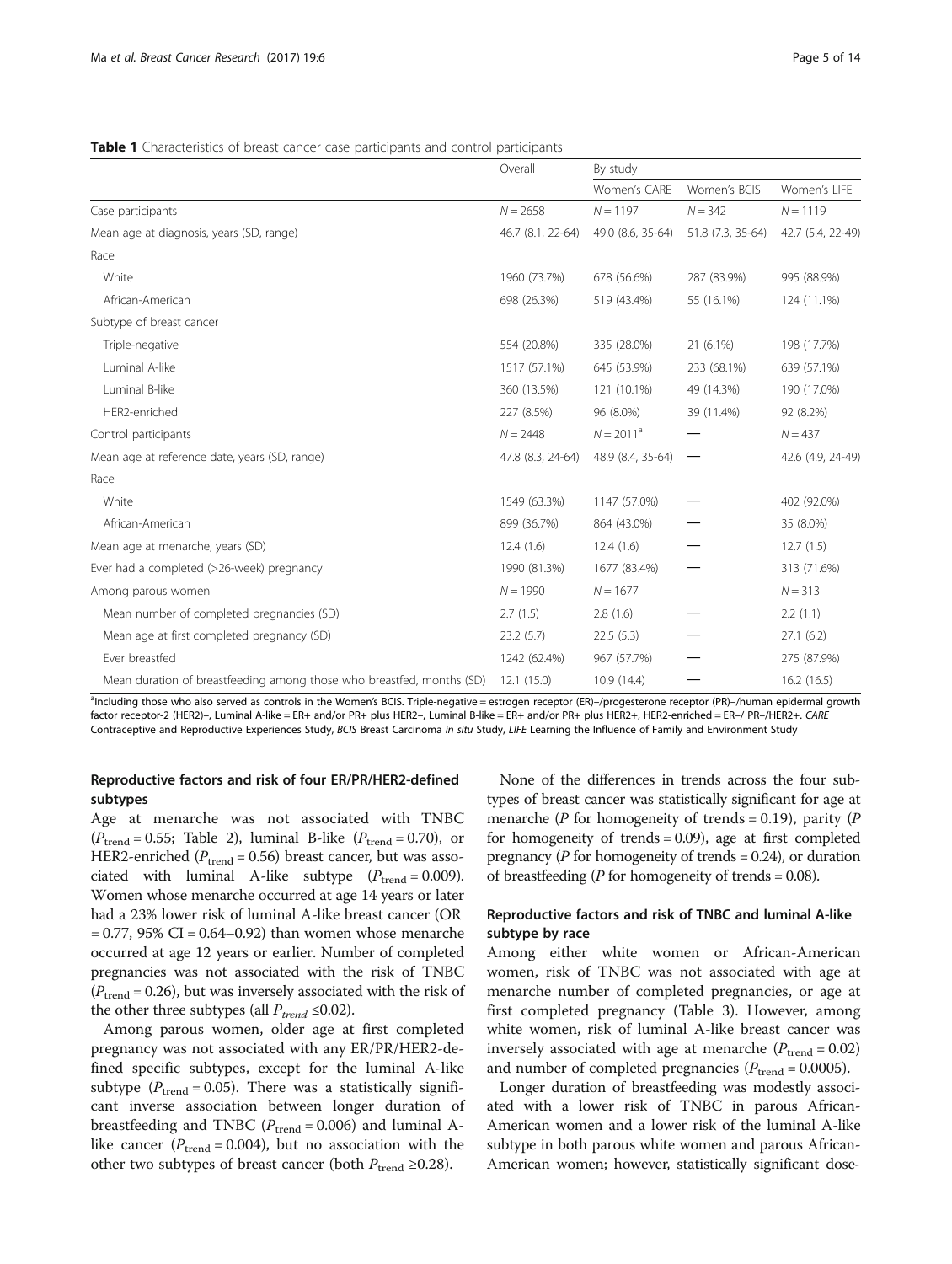<span id="page-5-0"></span>

| Table 2 Multivariable adjusted odds ratio (OR) and 95% confidence interval (CI) for ER/PR/HER2-defined subtypes of breast cancer |  |  |  |
|----------------------------------------------------------------------------------------------------------------------------------|--|--|--|
| associated with reproductive factors                                                                                             |  |  |  |

|                                         | Controls     | Triple-negative |                        | Luminal A-like |                        | Luminal B-like |                     | HER2-enriched |                        |
|-----------------------------------------|--------------|-----------------|------------------------|----------------|------------------------|----------------|---------------------|---------------|------------------------|
|                                         | $\mathcal N$ | $\overline{N}$  | OR (95% CI)            | $\mathcal N$   | OR (95% CI)            | $\mathcal N$   | OR (95% CI)         | $\cal N$      | OR (95% CI)            |
| All women                               |              |                 |                        |                |                        |                |                     |               |                        |
| Age at menarche, years                  |              |                 |                        |                |                        |                |                     |               |                        |
| $\leq$ 12                               | 1292         | 289             | 1.00                   | 820            | 1.00                   | 186            | 1.00                | 110           | 1.00                   |
| 13                                      | 634          | 158             | $1.13(0.90 - 1.41)$    | 419            | $0.98(0.84 - 1.16)$    | 99             | $1.06(0.81 - 1.40)$ | 66            | 1.22 (0.88-1.69)       |
| $\geq$ 14                               | 522          | 107             | $0.89(0.69 - 1.14)$    | 278            | $0.77$ $(0.64 - 0.92)$ | 75             | $0.92(0.68 - 1.24)$ | 51            | $1.07(0.75 - 1.53)$    |
| Trend P value                           |              |                 | 0.55                   |                | 0.009                  |                | 0.70                |               | 0.56                   |
| P value for homogeneity of trends       |              |                 | 0.19                   |                |                        |                |                     |               |                        |
| Number of completed pregnancies         |              |                 |                        |                |                        |                |                     |               |                        |
| Never pregnant                          | 250          | 68              | 1.00                   | 224            | 1.00                   | 56             | 1.00                | 31            | 1.00                   |
| Any completed pregnancies               | 1990         | 431             | $0.91(0.67 - 1.24)$    | 1104           | $0.79(0.64 - 0.98)$    | 263            | $0.82$ (0.58-1.15)  | 176           | $0.78(0.50 - 1.20)$    |
| $\mathbf{1}$                            | 399          | 98              | $0.95(0.66 - 1.36)$    | 277            | $0.92$ $(0.71 - 1.19)$ | 84             | 1.17 (0.79-1.74)    | 50            | $1.02$ (0.62-1.67)     |
| $\overline{2}$                          | 709          | 168             | $0.98(0.70 - 1.37)$    | 438            | $0.81(0.64 - 1.02)$    | 109            | $0.88(0.61 - 1.29)$ | 59            | $0.69(0.42 - 1.11)$    |
| $\geq$ 3                                | 882          | 165             | $0.84(0.60 - 1.19)$    | 389            | $0.64$ $(0.50 - 0.81)$ | 70             | $0.53(0.35 - 0.80)$ | 67            | $0.65$ $(0.40 - 1.05)$ |
| Trend P value                           |              |                 | 0.26                   |                | < 0.0001               |                | < 0.0001            |               | 0.02                   |
| P value for homogeneity of trends       |              |                 | 0.09                   |                |                        |                |                     |               |                        |
| Only non-completed pregnancy            | 208          | 55              | $0.91(0.60 - 1.38)$    | 189            | $1.02$ (0.76-1.35)     | 41             | $0.88(0.55 - 1.39)$ | 20            | $0.69$ $(0.38 - 1.26)$ |
| Parous women onlya,b                    |              |                 |                        |                |                        |                |                     |               |                        |
| Age at first completed pregnancy, years |              |                 |                        |                |                        |                |                     |               |                        |
| $\leq 20$                               | 799          | 165             | 1.00                   | 297            | 1.00                   | 69             | 1.00                | 62            | 1.00                   |
| $21 - 24$                               | 510          | 107             | 1.03 (0.78-1.38)       | 274            | 1.22 (0.98-1.52)       | 63             | 1.18 (0.80-1.73)    | 43            | 1.05 (0.68-1.62)       |
| $25 - 29$                               | 348          | 85              | $1.08(0.77 - 1.52)$    | 275            | 1.64 (1.28-2.10)       | 56             | 1.22 (0.78-1.89)    | 33            | $1.10(0.66 - 1.85)$    |
| $\geq 30$                               | 333          | 73              | $0.80(0.54 - 1.20)$    | 256            | $1.17(0.88 - 1.55)$    | 75             | $1.09(0.68 - 1.74)$ | 38            | $0.96(0.55 - 1.70)$    |
| Trend P value                           |              |                 | 0.50                   |                | 0.05                   |                | 0.57                |               | 0.95                   |
| P value for homogeneity of trends       |              |                 | 0.24                   |                |                        |                |                     |               |                        |
| Duration of breastfeeding, months       |              |                 |                        |                |                        |                |                     |               |                        |
| Never                                   | 748          | 166             | 1.00                   | 370            | 1.00                   | 81             | 1.00                | 60            | 1.00                   |
| Ever                                    | 1242         | 264             | $0.80(0.63 - 1.02)$    | 732            | $0.78$ $(0.65 - 0.94)$ | 182            | $0.89(0.65 - 1.23)$ | 116           | $0.91(0.63 - 1.32)$    |
| < 6                                     | 541          | 134             | $0.96(0.74 - 1.26)$    | 303            | $0.83$ $(0.68 - 1.02)$ | 82             | $0.99(0.70 - 1.41)$ | 35            | $0.68$ $(0.43 - 1.07)$ |
| $6 - 11$                                | 263          | 40              | $0.55(0.37 - 0.82)$    | 165            | $0.76$ (0.59-0.99)     | 35             | $0.70(0.44 - 1.12)$ | 33            | 1.28 (0.78-2.09)       |
| $\geq$ 12                               | 438          | 90              | $0.69$ $(0.50 - 0.96)$ | 264            | $0.71$ $(0.56 - 0.90)$ | 65             | $0.85(0.56 - 1.30)$ | 48            | 1.10 (0.69-1.75)       |
| Trend P value                           |              |                 | 0.006                  |                | 0.004                  |                | 0.28                |               | 0.36                   |
| P value for homogeneity of trends       |              |                 | 0.08                   |                |                        |                |                     |               |                        |

Models in multivariate analysis included sub-study (the Women's CARE Study or the Women's BCIS Study, the Women's LIFE Study), study site (Los Angeles, Detroit), race (white, African-American), reference age (in 5-year age categories), education (≤ high school, technical school or some college, college graduate), first-degree breast cancer family history (no, yes), body mass index (<25, 25–29, ≥30 kg/m<sup>2</sup>), a variable combining menopausal status and hormone therapy use (premenopausal; postmenopausal: never used hormone therapy, ever used hormone therapy; unknown menopausal status), lifetime recreational physical activity (inactive, ≤2.2, 2.3–6.6, 6.7–15.1, ≥15.2 annual metabolic equivalents of energy expenditure, hour/week), alcohol intake (never, former, current), cigarette smoking status (never, former, current), age at menarche (≤12,13, ≥14 years), number of completed pregnancies (never pregnant, 1, 2, ≥3, only non-completed pregnancy), oral contraceptive use (never, <1, 1-4, 5-9, ≥10 years). <sup>a</sup>Models additionally included age at first completed pregnancy (≤20, 21-24, 25-29, ≥30 years) and duration of breastfeeding (never, <6, 6–11, ≥12 months). <sup>b</sup>Additionally seven parous case participants who had missing information on breastfeeding were excluded. Triple negative = estrogen receptor (ER)–/progesterone receptor (PR)–/human epidermal growth factor receptor-2 (HER2)–, Luminal A-like = ER+ and/or PR+ plus HER2–, Luminal B-like = ER+ and/or PR+ plus HER2+, HER2-enriched = ER–/PR– /HER2 +

response relationships were only observed in TNBC  $(P_{\text{trend}} = 0.01)$  and the luminal A-like subtype  $(P_{\text{trend}} = 0.04)$ among the African-American women. Among parous African-American women, breastfeeding for 12 months or longer compared to never breastfeeding was associated with a 45% lower risk of TNBC (OR = 0.55, 95% CI =  $0.32-$ 0.94), and 43% lower risk of luminal A-like breast cancer  $(OR = 0.57, 95\% CI = 0.36 - 0.90).$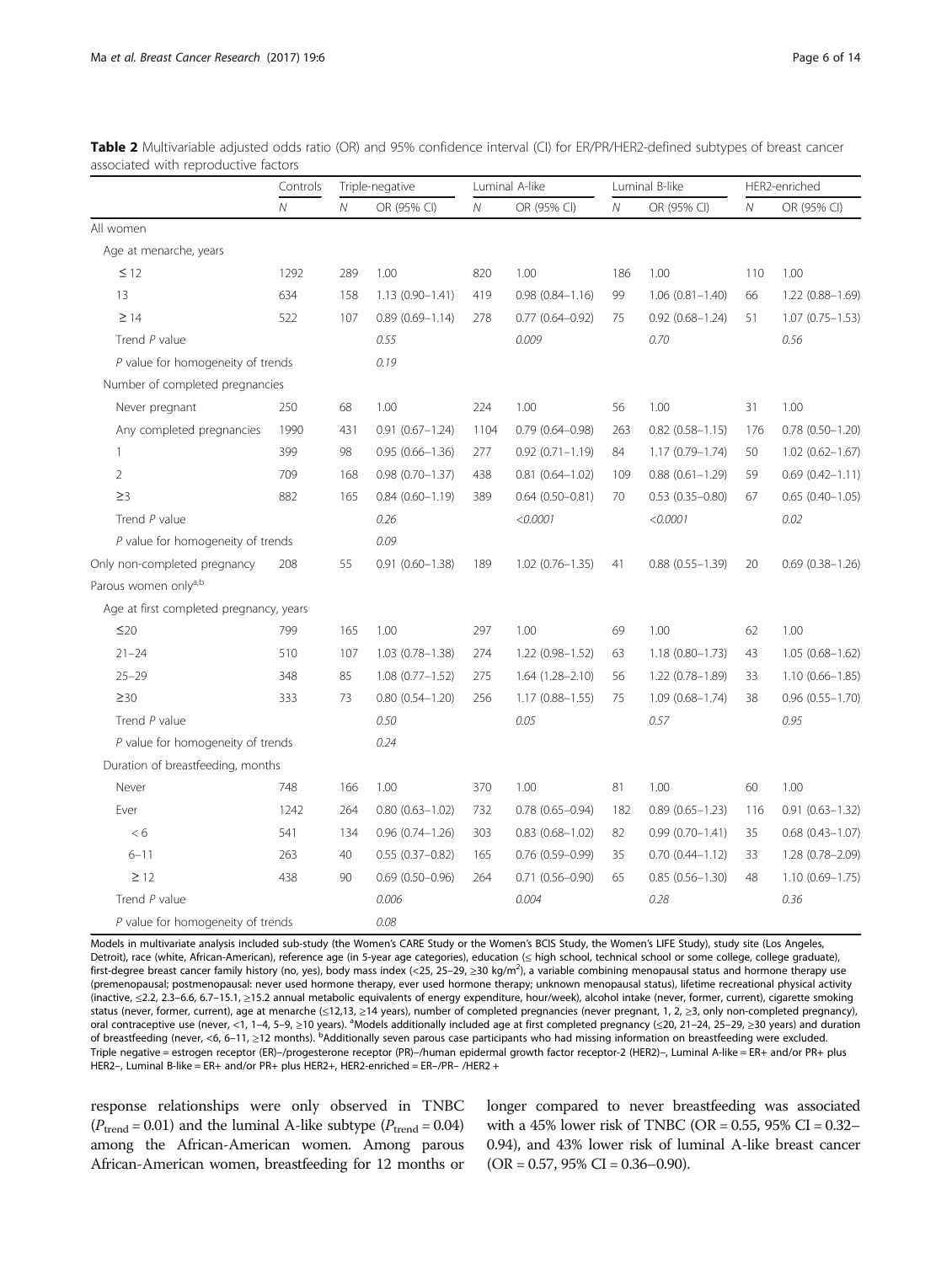|                                         | White women  |                |                            |                |                                                | African-American women |                 |                           |                |                        |
|-----------------------------------------|--------------|----------------|----------------------------|----------------|------------------------------------------------|------------------------|-----------------|---------------------------|----------------|------------------------|
|                                         | Controls     |                | Triple-negative            | Luminal A-like |                                                | Controls               | Triple-negative |                           | Luminal A-like |                        |
|                                         | $\mathcal N$ | $\overline{N}$ | OR (95% CI)                | $\mathcal N$   | OR (95% CI)                                    | Ν                      | $\overline{N}$  | OR (95% CI)               | N              | OR (95% CI)            |
| All women                               |              |                |                            |                |                                                |                        |                 |                           |                |                        |
| Age at menarche, years                  |              |                |                            |                |                                                |                        |                 |                           |                |                        |
| $\leq$ 12                               | 793          | 167            | 1.00                       | 631            | 1.00                                           | 499                    | 122             | 1.00                      | 189            | 1.00                   |
| 13                                      | 433          | 102            | $1.12(0.84 - 1.48)$        | 327            | $0.90(0.74 - 1.08)$                            | 201                    | 56              | $1.09(0.75 - 1.58)$       | 92             | $1.18(0.86 - 1.61)$    |
| $\geq$ 14                               | 323          | 74             |                            |                | $0.99$ $(0.72-1.36)$ 220 0.78 $(0.63-0.97)$    | 199                    | 33              | $0.69(0.44 - 1.06)$       | 58             | $0.75(0.53 - 1.08)$    |
| Trend $P$ value                         |              |                | 0.89                       |                | 0.02                                           |                        |                 | 0.16                      |                | 0.26                   |
| $P$ value for homogeneity of trends     |              |                |                            | 0.10           |                                                |                        |                 |                           | 0.68           |                        |
| Number of completed pregnancies         |              |                |                            |                |                                                |                        |                 |                           |                |                        |
| Never pregnant                          | 199          | 56             | 1.00                       | 200            | 1.00                                           | 51                     | 12              | 1.00                      | 24             | 1.00                   |
| Any completed pregnancies               | 1213         | 246            | $0.87(0.61 - 1.24)$ 822    |                | $0.77$ $(0.61 - 0.97)$ 777                     |                        | 185             | $1.18(0.59 - 2.36)$       | 282            | $0.89(0.51 - 1.54)$    |
| $\mathbf{1}$                            | 240          | 58             | $0.91(0.59 - 1.40)$        | 199            | $0.86$ $(0.65 - 1.16)$                         | 159                    | 40              | $1.14(0.54 - 2.43)$ 78    |                | $1.09(0.60 - 1.97)$    |
| $\overline{2}$                          | 468          | 112            | $0.99(0.67 - 1.45)$ 358    |                | $0.82(0.63 - 1.06)$                            | -241                   | 56              | $1.12(0.54 - 2.35)$ 80    |                | $0.79(0.44 - 1.42)$    |
| $\geq$ 3                                | 505          | 76             | $0.69$ $(0.45-1.05)$ 265   |                | $0.60$ $(0.45 - 0.79)$ 377                     |                        | 89              | $1.24(0.60 - 2.57)$ 124   |                | $0.76$ $(0.43 - 1.36)$ |
| Trend P value                           |              |                | 0.11                       |                | 0.0005                                         |                        |                 | 0.62                      |                | 0.13                   |
| P value for homogeneity of trends       |              |                |                            | 0.48           |                                                |                        |                 |                           | 0.12           |                        |
| Only non-completed pregnancy 137        |              | 41             | $1.02(0.63 - 1.64)$        |                | 156 1.08 (0.78-1.49) 71                        |                        | 14              | $0.86$ $(0.35 - 2.08)$ 33 |                | $0.97(0.49 - 1.90)$    |
| Parous women onlya,b                    |              |                |                            |                |                                                |                        |                 |                           |                |                        |
| Age at first completed pregnancy, years |              |                |                            |                |                                                |                        |                 |                           |                |                        |
| $\leq 20$                               | 338          | 60             | 1.00                       | 162            | 1.00                                           | 461                    | 105             | 1.00                      | 135            | 1.00                   |
| $21 - 24$                               | 347          | 66             | 1.03 (0.68-1.56) 199       |                | $1.09(0.82 - 1.44)$                            | 163                    | 41              | $1.01(0.65 - 1.58)$       | 75             | $1.40(0.96 - 2.04)$    |
| $25 - 29$                               | 257          | 64             | $1.09(0.69 - 1.70)$ 227    |                | $1.55(1.14 - 2.10)$                            | - 91                   | 21              | $1.05(0.59 - 1.89)$       | 48             | 1.75 (1.10-2.80)       |
| $\geq 30$                               | 271          | 55             |                            |                | $0.70$ $(0.42-1.17)$ 232 1.13 $(0.80-1.60)$ 62 |                        | 18              | $1.21(0.61 - 2.41)$ 24    |                | $0.95(0.51 - 1.77)$    |
| Trend P value                           |              |                | 0.21                       |                | 0.10                                           |                        |                 | 0.62                      |                | 0.24                   |
| P value for homogeneity of trends       |              |                |                            | 0.02           |                                                |                        |                 |                           | 0.66           |                        |
| Duration of breastfeeding, months       |              |                |                            |                |                                                |                        |                 |                           |                |                        |
| Never                                   | 368          | 66             | 1.00                       | 228            | 1.00                                           | 380                    | 100             | 1.00                      | 142            | 1.00                   |
| Ever                                    | 845          | 179            | $0.97(0.68 - 1.38)$        | 592            | $0.81(0.64 - 1.02)$                            | 397                    | 85              | $0.67(0.47 - 0.96)$       | 140            | $0.78(0.57-1.06)$      |
| < 6                                     | 343          | 84             | 1.14 (0.78-1.68) 230       |                | $0.85(0.66 - 1.10)$                            | 198                    | 50              | $0.79$ $(0.52-1.19)$ 73   |                | $0.82$ $(0.57 - 1.18)$ |
| $6 - 11$                                | 194          | 29             | $0.62$ $(0.37-1.05)$ 134   |                | $0.75(0.54 - 1.02)$                            | -69                    | 11              | $0.54(0.26 - 1.09)$ 31    |                | $1.06(0.63 - 1.77)$    |
| $\geq$ 12                               | 308          | 66             | $0.88$ $(0.56 - 1.39)$ 228 |                | $0.77$ $(0.57-1.04)$ 130                       |                        | 24              | $0.55(0.32 - 0.94)$ 36    |                | $0.57(0.36 - 0.90)$    |
| Trend P value                           |              |                | 0.27                       |                | 0.07                                           |                        |                 | 0.01                      |                | 0.04                   |
| P value for homogeneity of trends       |              |                |                            | 0.94           |                                                |                        |                 |                           | 0.47           |                        |

<span id="page-6-0"></span>Table 3 Multivariable adjusted odds ratio (OR) and 95% confidence interval (CI) for ER/PR/HER2-defined subtypes of breast cancer associated with reproductive factors by race

Triple negative = estrogen receptor (ER)–/progesterone receptor (PR)–/human epidermal growth factor receptor-2 (HER2)–, Luminal A-like = ER+ and/or PR+ plus HER2. Models in multivariate analysis included sub-study (the Women's CARE Study or the Women's BCIS Study, the Women's LIFE Study), study site (Los Angeles, Detroit), reference age (in 5-year age categories), education (≤ high school, technical school or some college, college graduate), first-degree breast cancer family history (no, yes), body mass index (<25, 25–29, ≥30 kg/m<sup>2</sup>), a variable combining menopausal status and hormone therapy use (premenopausal; postmenopausal: never used hormone therapy, ever used hormone therapy; unknown menopausal status), lifetime recreational physical activity (inactive, ≤2.2, 2.3–6.6, 6.7–15.1, ≥15.2 annual metabolic equivalents of energy expenditure, hour/week), alcohol intake (never, former, current), cigarette smoking status (never, former, current), age at menarche (≤12,13, ≥14 years), number of completed pregnancies (never pregnant, 1, 2, ≥3, only non-completed pregnancy), oral contraceptive use (never, <1, 1–4, 5–9, ≥10 years). <sup>a</sup>Models additionally included age at first completed pregnancy (≤20, 21–24, 25–29, ≥30 years) and duration of breastfeeding (never, <6, 6–11, ≥12 months). <sup>b</sup>Additionally, three white parous cases who had missing information on breastfeeding were excluded

The difference in trends across TNBC and luminal Alike breast cancer was only statistically significant for age at first completed pregnancy among parous white

women ( $P$  for homogeneity of trends = 0.02); none of the other factors differed significantly between these two subtypes (*P* for homogeneity of trends ≥0.10).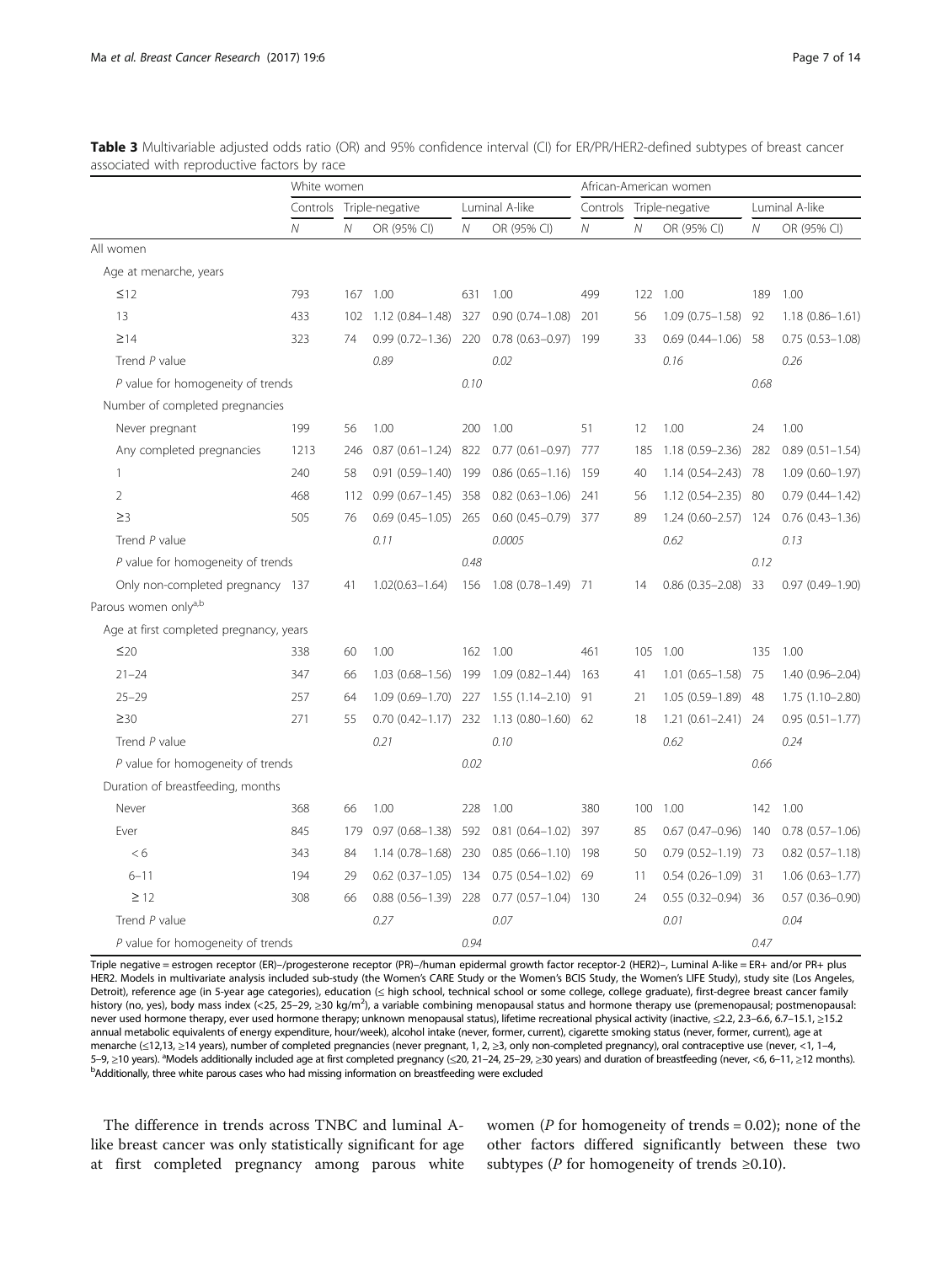## Reproductive factors and risk of TNBC and the luminal A-like subtype by age

Similar to the results for all age groups combined, early age at menarche, nulliparity, and older age at first completed pregnancy were not associated with risk of TNBC in either younger or older women ( $P<sub>trend</sub> ≥ 0.13$ , Table [4](#page-8-0)). However, younger women (aged 20–44 years) whose menarche occurred at age 14 years or later had a 37% lower risk of luminal A-like breast cancer (OR = 0.63, 95% CI  $= 0.47-0.85$ ) than those whose menarche occurred at age 12 years or earlier ( $P_{\text{trend}} = 0.004$ ). Number of completed pregnancies was inversely associated with the risk of luminal A-like subtype cancer among both younger  $(P_{\text{trend}} = 0.02)$  and older women  $(P_{\text{trend}} = 0.006)$ . Among older parous women, age at first completed pregnancy was positively associated with the risk of the luminal Alike subtype  $(P_{\text{trend}} = 0.01)$ ; those who had their first completed pregnancies at or after age 30 years had a higher risk of the luminal A-like subtype than those who had their first completed pregnancies at or prior to age 20 years (OR = 1.32, 95% CI = 0.91–1.90). Duration of breastfeeding was inversely associated with the risk of both TNBC and luminal A-like breast cancer subtypes in both younger and older parous women.

The differences in trends across TNBC and luminal Alike breast cancer were statistically significant only for the number of completed pregnancies among younger women ( $P$  for homogeneity of trends = 0.03).

## Breastfeeding and risk of TNBC and luminal A-like breast cancer by race and age

In our stratified analyses examining the association between breastfeeding and TNBC or luminal A-like breast cancer by both race and age, we observed a stronger protective effect of longer duration of breastfeeding against the risk of TNBC among younger parous African-American women ( $P_{\text{trend}} = 0.0004$ , Table [5](#page-9-0)); those who breastfed for 6 months or longer had an 82% lower risk of TNBC compared to their counterparts who had never breastfed  $(OR = 0.18, 95\% \text{ CI} = 0.07 - 0.46)$ . The other ORs for the association between breastfeeding for 6 months or longer and TNBC or the luminal A-like subtype were  $\langle 1$ , but their corresponding 95% CIs included the null value.

## Additional results

The results for ER+/PR+/HER2– breast cancer, the modified definition of the luminal A-like subtype recommended by the  $13<sup>th</sup>$  St. Gallen International Breast Cancer Conference (2013) Expert Panel, were similar to data presented in the tables for the more commonly used definition (ER+ and/or PR+ plus HER2–) of the luminal A-like breast cancer subtype. Moreover, when we excluded women diagnosed with in situ breast cancer, we found that the results for TNBC were unchanged.

## **Discussion**

In our pooled analysis of data from three populationbased case-control studies of women aged 20–64 years, we found that longer duration of breastfeeding was associated with decreased risk of both TNBC and the luminal A-like subtype, especially for TNBC among younger (20–44 years) parous African-American women. Younger parous African-American women who breastfed for 6 months or longer had an 82% lower risk of TNBC than their counterparts who had never breastfed. If this is verified in future research, promotion of breastfeeding, especially in younger African-American women may have a particularly strong impact given the higher risk of TNBC among African-American women [[13](#page-12-0)–[16](#page-12-0)].

Breastfeeding has been proposed to protect against breast cancer through hormonal mechanisms that include postponing the resumption of ovulatory menstrual cycles after a pregnancy [[47\]](#page-13-0), reducing estrogen levels in the breast [[48\]](#page-13-0), and having fully differentiated breast tissue that is less susceptible to the hormone milieu [[49\]](#page-13-0). It has also been proposed that breastfeeding has a direct mechanical effect, by which carcinogenic agents are excreted from the breast ductal tissue [[50\]](#page-13-0). Moreover, as the amount of involution of terminal duct lobular units has been inversely associated with risk of breast cancer [[51\]](#page-13-0), it has been hypothesized that long-term breastfeeding could promote such involution, resulting in decreased risk of breast cancer, and particularly basal-like breast cancers [[52](#page-13-0), [53\]](#page-13-0). The basal-like subtype is defined according to cDNA microarray technology [[54](#page-13-0)]. Because cDNA microarray technology is not yet available clinically, TNBC has become a commonly used proxy for the basal-like subtype in clinical and epidemiologic studies, despite the fact that TNBC and the basal-like subtype are discordant in 20–30% of cases [\[17,](#page-12-0) [55\]](#page-13-0).

Our finding of a protective effect of a longer duration of breastfeeding against the risk of TNBC agrees with results from six previous case-control studies [\[6](#page-12-0), [22, 23](#page-12-0), [25, 27, 32](#page-12-0)], a pooled analysis of two case-control studies [[8\]](#page-12-0), and one prospective study [\[21](#page-12-0)]. Moreover, three case-control studies [\[15](#page-12-0), [26](#page-12-0), [28\]](#page-12-0) and the African-American Breast Cancer Epidemiology and Risk (AMBER) Consortium [\[31\]](#page-12-0) report a non-statistically significant protective effect of breastfeeding on TNBC (risk estimates for the highest category of breastfeeding versus never breastfeeding or lowest category = 0.70–0.91). No inverse association was observed in one case-control study [\[24\]](#page-12-0) and one prospective study [[30](#page-12-0)]. A meta-analysis published in 2015 [\[56\]](#page-13-0) concluded that both case-control studies and cohort studies support the evidence that ever breastfeeding is associated with decreased risk of ER–/PR– breast cancer and of TNBC. On average, ever breastfeeding was associated with a 10% decrease in the risk of ER–/PR– breast cancer and up to a 20% reduction in the risk of TNBC. A more recent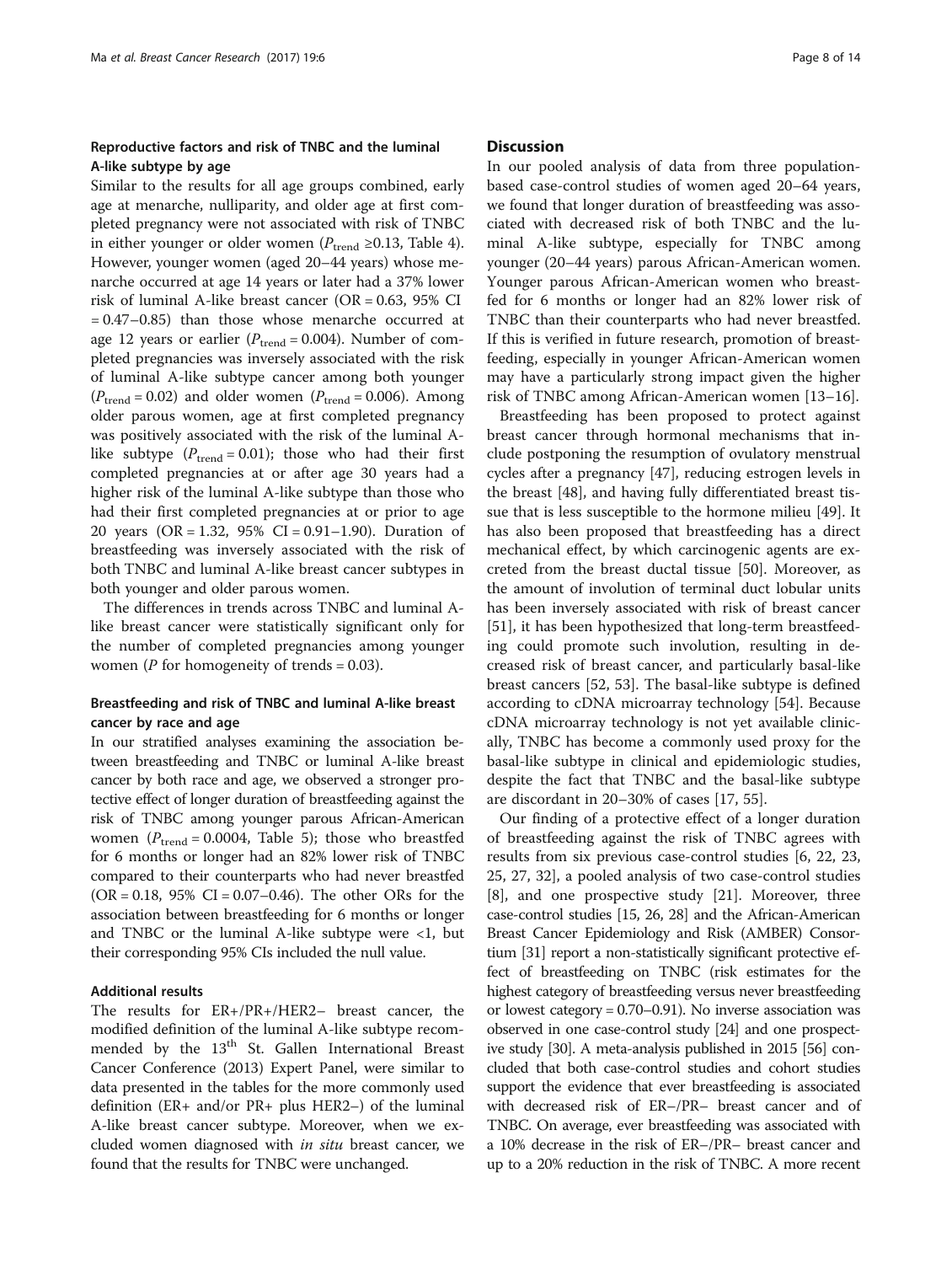|                                         | Younger (20-44 years) |              |                           |                |                                           | Older <sup>a</sup> (45-64 years) |                 |                            |                |                                       |
|-----------------------------------------|-----------------------|--------------|---------------------------|----------------|-------------------------------------------|----------------------------------|-----------------|----------------------------|----------------|---------------------------------------|
|                                         | Controls              |              | Triple-negative           | Luminal A-like |                                           | Controls                         | Triple-negative |                            | Luminal A-like |                                       |
|                                         | Ν                     | $\mathcal N$ | OR (95% CI)               | Ν              | OR (95% CI)                               | $\mathcal N$                     | Ν               | OR (95% CI)                | $\mathcal N$   | OR (95% CI)                           |
| All women                               |                       |              |                           |                |                                           |                                  |                 |                            |                |                                       |
| Age at menarche, years                  |                       |              |                           |                |                                           |                                  |                 |                            |                |                                       |
| $\leq$ 12                               | 491                   | 139          | 1.00                      | 299            | 1.00                                      | 801                              | 150             | 1.00                       | 521            | 1.00                                  |
| 13                                      | 252                   | 94           | $1.35(0.98 - 1.85)$       | 152            | $0.94(0.72 - 1.22)$                       | 382                              | 64              | $0.90(0.65 - 1.25)$        | 267            | $0.94(0.77 - 1.16)$                   |
| $\geq$ 14                               | 227                   | 58           | $0.86$ $(0.60 - 1.23)$ 98 |                | $0.63$ $(0.47 - 0.85)$ 295                |                                  | 49              | $0.85(0.59-1.22)$ 180      |                | $0.85(0.67-1.08)$                     |
| Trend P value                           |                       |              | 0.72                      |                | 0.004                                     |                                  |                 | 0.33                       |                | 0.18                                  |
| P-value for homogeneity of trends       |                       |              |                           | 0.06           |                                           |                                  |                 |                            | 0.92           |                                       |
| Number of completed pregnancies         |                       |              |                           |                |                                           |                                  |                 |                            |                |                                       |
| Never pregnant                          | 115                   | 47           | 1.00                      | 91             | 1.00                                      | 135                              | 21              | 1.00                       | 133            | 1.00                                  |
| Any completed pregnancies               | 735                   | 207          | $0.88(0.58 - 1.32)$       | 368            | $0.75(0.54 - 1.05)$                       | 1255                             | 224             | 1.06 (0.64-1.77) 736       |                | $0.82$ $(0.62 - 1.09)$                |
| $\mathbf{1}$                            | 193                   | 48           | $0.75(0.46 - 1.23)$ 107   |                | $0.83(0.56 - 1.23)$                       | 206                              | 50              | 1.30 (0.73-2.31) 170       |                | $1.01(0.72 - 1.42)$                   |
| $\overline{2}$                          | 289                   | 83           | $0.94(0.60 - 1.48)$ 159   |                | $0.82(0.57-1.19)$ 420                     |                                  | 85              | 1.15 (0.67-1.96) 279       |                | $0.80(0.59 - 1.09)$                   |
| $\geq$ 3                                | 253                   | 76           |                           |                | 0.98 (0.61-1.56) 102 0.59 (0.40-0.88) 629 |                                  | 89              | $0.85(0.49 - 1.48)$ 287    |                | $0.70(0.51 - 0.96)$                   |
| Trend $P$ value                         |                       |              | 0.73                      |                | 0.02                                      |                                  |                 | 0.13                       |                | 0.006                                 |
| $P$ value for homogeneity of trends     |                       |              |                           | 0.03           |                                           |                                  |                 |                            | 0.83           |                                       |
| Only non-completed pregnancy 120        |                       | 37           | $0.91(0.54 - 1.53)$ 90    |                | 1.03 (0.68-1.57) 88                       |                                  | 18              | 1.08 (0.54-2.19) 99        |                | $1.10(0.74 - 1.65)$                   |
| Parous women onlyb,c                    |                       |              |                           |                |                                           |                                  |                 |                            |                |                                       |
| Age at first completed pregnancy, years |                       |              |                           |                |                                           |                                  |                 |                            |                |                                       |
| $\leq 20$                               | 235                   | 71           | 1.00                      | 85             | 1.00                                      | 564                              | 94              | 1.00                       | 212            | 1.00                                  |
| $21 - 24$                               | 142                   | 43           | $1.02$ $(0.63 - 1.65)$ 80 |                | $1.44(0.95 - 2.17)$                       | 368                              | 64              | 1.05 (0.72-1.54) 194       |                | $1.11(0.85 - 1.44)$                   |
| $25 - 29$                               | 168                   | 50           | $0.94(0.57 - 1.56)$ 99    |                | 1.48 (0.97-2.27)                          | 180                              | 35              | 1.20 (0.74-1.94) 176       |                | 1.84 (1.34-2.51)                      |
| $\geq 30$                               | 190                   | 42           | $0.62(0.34 - 1.12)$ 102   |                | $1.15(0.71 - 1.86)$ 143                   |                                  | 31              |                            |                | 1.08 (0.61-1.89) 154 1.32 (0.91-1.90) |
| Trend $P$ value                         |                       |              | 0.15                      |                | 0.52                                      |                                  |                 | 0.60                       |                | 0.01                                  |
| $P$ value for homogeneity of trends     |                       |              |                           | 0.07           |                                           |                                  |                 |                            | 0.27           |                                       |
| Duration of breastfeeding, months       |                       |              |                           |                |                                           |                                  |                 |                            |                |                                       |
| Never                                   | 204                   | 64           | 1.00                      | 100            | 1.00                                      | 544                              | 102             | 1.00                       | 270            | 1.00                                  |
| Ever                                    | 531                   | 142          | $0.75(0.50 - 1.12)$       | 266            | $0.70(0.50 - 0.99)$                       | 711                              | 122             | $0.85(0.62 - 1.17)$ 466    |                | $0.83(0.67 - 1.03)$                   |
| <6                                      | 209                   | 69           | $0.93(0.60 - 1.44)$ 97    |                | $0.72$ $(0.49 - 1.05)$ 332                |                                  | 65              | $0.97$ $(0.67 - 1.39)$ 206 |                | $0.90(0.70 - 1.16)$                   |
| $6 - 11$                                | 126                   | 22           | $0.49(0.27 - 0.89)$ 64    |                | $0.68$ $(0.44 - 1.07)$ 137                |                                  | 18              | $0.62$ $(0.35-1.10)$ 101   |                | $0.84(0.60 - 1.17)$                   |
| $\geq$ 12                               | 196                   | 51           | $0.60$ $(0.35-1.01)$ 105  |                | $0.68$ $(0.44 - 1.05)$ 242                |                                  | 39              | $0.79(0.50 - 1.24)$ 159    |                | $0.71(0.53 - 0.96)$                   |
| Trend P value                           |                       |              | 0.02                      |                | 0.12                                      |                                  |                 | 0.17                       |                | 0.03                                  |
| P value for homogeneity of trends       |                       |              |                           | 0.32           |                                           |                                  |                 |                            | 0.93           |                                       |

<span id="page-8-0"></span>Table 4 Multivariable adjusted odds ratio (OR) and 95% confidence interval (CI) for ER/PR/HER2-defined subtypes of breast cancer associated with reproductive factors by age

Triple-negative = estrogen receptor (ER)–/progesterone receptor (PR)–/human epidermal growth factor receptor-2 (HER2)–, Luminal A-like = ER+ and/or PR+ plus HER2. Models in multivariate analysis included sub-study (the Women's CARE Study or the Women's BCIS Study, the Women's LIFE Study), study site (Los Angeles, Detroit), race (white, Africa-American), reference age (in 5-year age categories), education (≤ high school, technical school or some college, college graduate), first-degree breast cancer family history (no, yes), body mass index (<25, 25–29, ≥30 kg/m<sup>2</sup>), lifetime recreational physical activity (inactive, ≤2.2, 2.3–6.6, 6.7–15.1, ≥15.2 annual metabolic energy equivalents, hour/week), alcohol intake (never, former, current), cigarette smoking status (never, former, current), age at menarche (≤12,13, ≥14 years), number of completed pregnancies (never pregnant, 1, 2, ≥3, only non-completed pregnancy), oral contraceptive use (never, <1, 1–4, 5–9, ≥10 years). <sup>a</sup>Additionally adjusted for a variable combining menopausal status and hormone therapy use (premenopausal; postmenopausal: never used hormone therapy, ever used hormone therapy; unknown menopausal status). <sup>b</sup>Models additionally included age at first completed pregnancy (≤20, 21–24, 25–29, ≥30 years) and duration of breastfeeding (never, <6, 6–11, ≥12 months). <sup>c</sup>Additionally three younger case participants who had missing information on breastfeeding were excluded

meta-analysis published in 2016 [[57\]](#page-13-0) showed that ever breastfeeding was associated with a 21% decrease in the risk of TNBC (summary  $OR = 0.79$ ,  $95\%$   $CI = 0.66 - 0.94$ ).

However, neither of these meta-analyses provided data on the association between breastfeeding duration and risk of TNBC.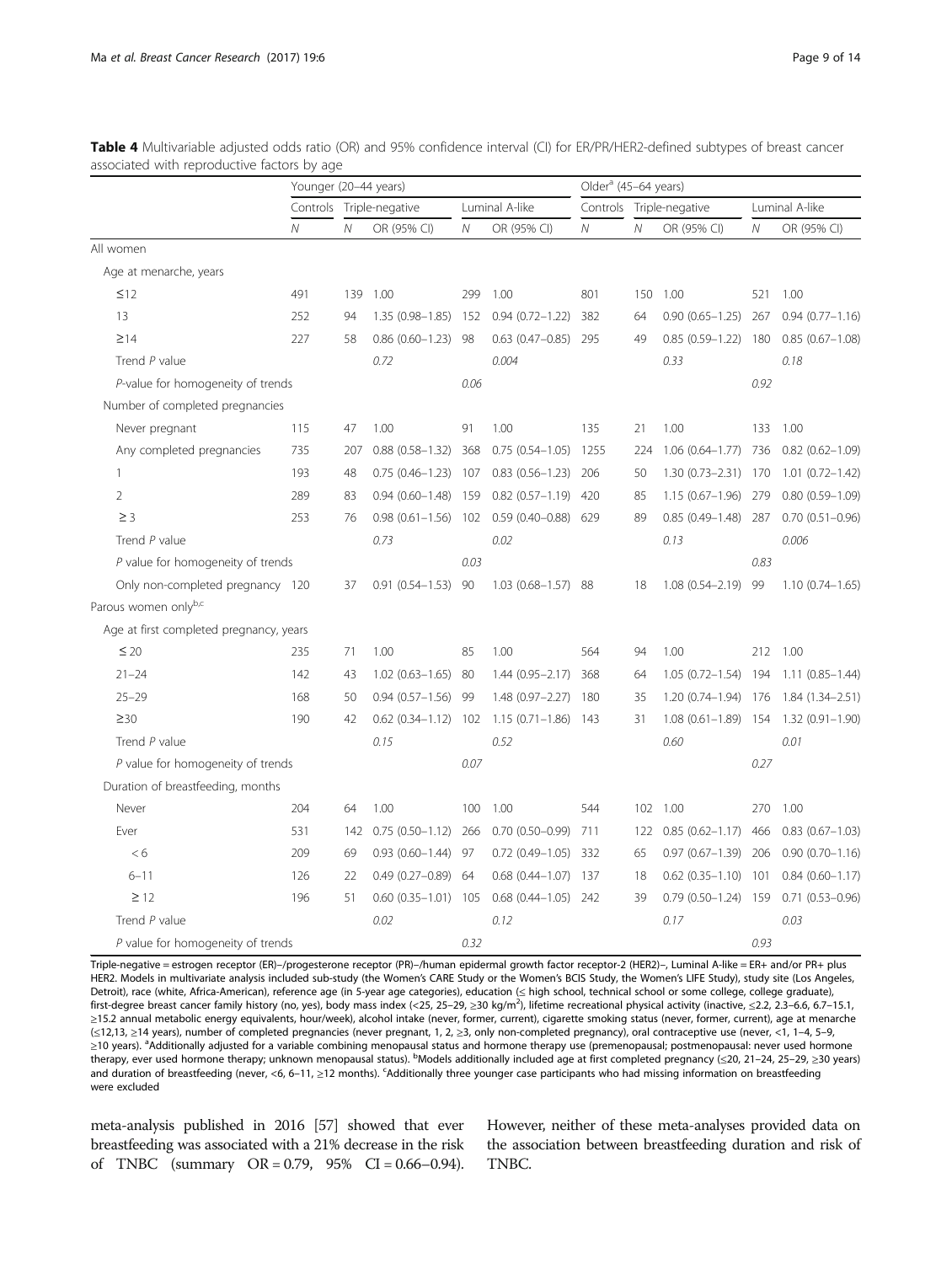|                                    | White women                         |     |                     |      |                        | African-American women |    |                        |              |                     |  |
|------------------------------------|-------------------------------------|-----|---------------------|------|------------------------|------------------------|----|------------------------|--------------|---------------------|--|
|                                    | Controls                            |     | Triple-negative     |      | Luminal A-like         | Controls               |    | Triple-negative        |              | Luminal A-like      |  |
|                                    | $\mathcal N$                        | N   | OR (95% CI)         | N    | OR (95% CI)            | ${\cal N}$             | N  | OR (95% CI)            | $\mathcal N$ | OR (95% CI)         |  |
| Younger (20-44 years) <sup>a</sup> |                                     |     |                     |      |                        |                        |    |                        |              |                     |  |
|                                    | Duration of breastfeeding, months   |     |                     |      |                        |                        |    |                        |              |                     |  |
| Never                              | 85                                  | 27  | 1.00                | 57   | 1.00                   | 119                    | 37 | 1.00                   | 43           | 1.00                |  |
| Ever                               | 383                                 | 105 | $0.85(0.49 - 1.49)$ | 218  | $0.71(0.46 - 1.11)$    | 148                    | 37 | $0.43(0.22 - 0.83)$    | 48           | $0.58(0.32 - 1.06)$ |  |
| <6                                 | 136                                 | 43  | $0.94(0.52 - 1.72)$ | 72   | $0.70(0.43 - 1.14)$    | 73                     | 26 | $0.67$ $(0.33 - 1.36)$ | 25           | $0.64(0.32 - 1.26)$ |  |
| $\geq 6$                           | 247                                 | 62  | $0.76(0.41 - 1.41)$ | 146  | $0.73$ $(0.45 - 1.18)$ | 75                     | 11 | $0.18(0.07 - 0.46)$    | 23           | $0.50(0.24 - 1.06)$ |  |
| Trend $P$ value                    |                                     |     | 0.34                |      | 0.28                   |                        |    | 0.0004                 |              | 0.07                |  |
|                                    | $P$ value for homogeneity of trends |     |                     | 0.93 |                        |                        |    |                        | 0.09         |                     |  |
| Older (45-64 years) <sup>b</sup>   |                                     |     |                     |      |                        |                        |    |                        |              |                     |  |
|                                    | Duration of breastfeeding, months   |     |                     |      |                        |                        |    |                        |              |                     |  |
| Never                              | 283                                 | 39  | 1.00                | 171  | 1.00                   | 261                    | 63 | 1.00                   | 96           | 1.00                |  |
| Ever                               | 462                                 | 74  | $1.06(0.65 - 1.72)$ | 374  | $0.83(0.63 - 1.10)$    | 249                    | 48 | $0.74(0.47 - 1.17)$    | 92           | $0.90(0.62 - 1.30)$ |  |
| <6                                 | 207                                 | 41  | $1.30(0.78 - 2.19)$ | 158  | $0.91(0.67 - 1.25)$    | 125                    | 24 | $0.69(0.39 - 1.21)$    | 48           | $0.94(0.60 - 1.46)$ |  |
| $\geq 6$                           | 255                                 | 33  | $0.75(0.41 - 1.38)$ | 216  | $0.73$ $(0.53 - 1.02)$ | 124                    | 24 | $0.81(0.46 - 1.43)$    | 44           | $0.85(0.54 - 1.35)$ |  |
| Trend P value                      |                                     |     | 0.41                |      | 0.07                   |                        |    | 0.35                   |              | 0.49                |  |
|                                    | P value for homogeneity of trends   |     |                     | 0.85 |                        |                        |    |                        | 0.72         |                     |  |

<span id="page-9-0"></span>Table 5 Multivariable adjusted odds ratio (OR) and 95% confidence interval (CI) for ER/PR/HER2-defined subtypes of breast cancer associated with duration of breastfeeding among parous women by race and age

Triple negative = estrogen receptor (ER)–/progesterone receptor (PR)–/human epidermal growth factor receptor-2 (HER2)–, Luminal A-like = ER+ and/or PR+ plus HER2. Models in multivariate analysis included sub-study (the Women's CARE Study or Women's BCIS Study, Women's LIFE Study), study site (Los Angeles, Detroit), reference age (in 5-year age categories), education (< high school, technical school or some college, college graduate), first-degree breast cancer family history (no, yes), body mass index (<25, 25–29, ≥30 kg/m<sup>2</sup>), lifetime recreational physical activity (inactive, ≤2.2, 2.3–6.6, 6.7–15.1, ≥15.2 annual metabolic energy equivalents, hour/week), alcohol intake (never, former, current), cigarette smoking status (never, former, current), age at menarche (≤12,13, ≥14 years), number of completed pregnancies (1, 2, ≥3), oral contraceptive use (never, <1, 1–4, 5–9, ≥10 years) and age at first completed pregnancy (≤20, 21–24, 25–29, ≥30 years). <sup>a</sup>Additionally three white younger case participants who had missing information on breastfeeding were excluded. <sup>b</sup>Additionally adjusted for a variable combining menopausal status and hormone therapy use (premenopausal; postmenopausal: never used hormone therapy, ever used hormone therapy; unknown menopausal status)

Longer duration of breastfeeding was also associated with decreased risk of the luminal A-like subtype in our pooled analysis. Among previous studies that reported results on the association between breastfeeding and the luminal A-like subtype, breastfeeding was associated with decreased risk of the luminal A-like subtype in three case-control studies [\[6](#page-12-0), [15](#page-12-0), [22](#page-12-0)], but was not associated with risk of this subtype in three other studies [[25](#page-12-0), [27, 30\]](#page-12-0). The meta-analyses published in 2015 [\[56](#page-13-0)] and in 2016 [[57\]](#page-13-0) did not provide summary results specifically for the luminal A-like subtype. However, the earlier publication [\[56](#page-13-0)] provided summary results for the ER+/PR+ subtype and concluded that the evidence for an inverse association between ever breastfeeding and ER+/PR+ breast cancer was observed in case-control studies (summary  $OR = 0.86$ , 95%  $CI = 0.79 - 0.92$ , but not in cohort studies (summary  $RR = 1.00$ ,  $95\%$  CI = 0.90-1.10); the later one [[57\]](#page-13-0) provided results for the luminal subtype (ER+ and/or PR+) and showed that ever breastfeeding was associated with a 23% decrease in risk of the luminal subtype. In summary, the evidence for a protective effect

of breastfeeding against the risk of luminal A-like cancer is not as strong as that for TNBC.

It has been well-documented that estrogen and progesterone play important roles in breast tumorigenesis [[58](#page-13-0)–[60](#page-13-0)], and their effects on breast cells are mediated by their respective receptors, the ER and the PR [[61](#page-13-0)–[64](#page-13-0)]. Furthermore, gene expression studies using cDNA microarray technology show that the luminal-A subtype is associated with ER signaling, whereas TNBC is characterized by a basal-like molecular profile, typically expressing genes involved in cell proliferation and differentiation [\[54](#page-13-0), [65\]](#page-13-0). In our pooled analysis, the fact that early age at menarche, nulliparity, and late age at first completed pregnancy were all associated with increased risk of luminal A-like breast cancer, but not with TNBC, provides additional evidence that these three reproductive factors affect breast cancer risk predominantly through hormonal mechanisms.

Previous epidemiologic data on the impact of these three factors on the risk of luminal A-like cancer and TNBC are inconsistent, particularly for TNBC. Early age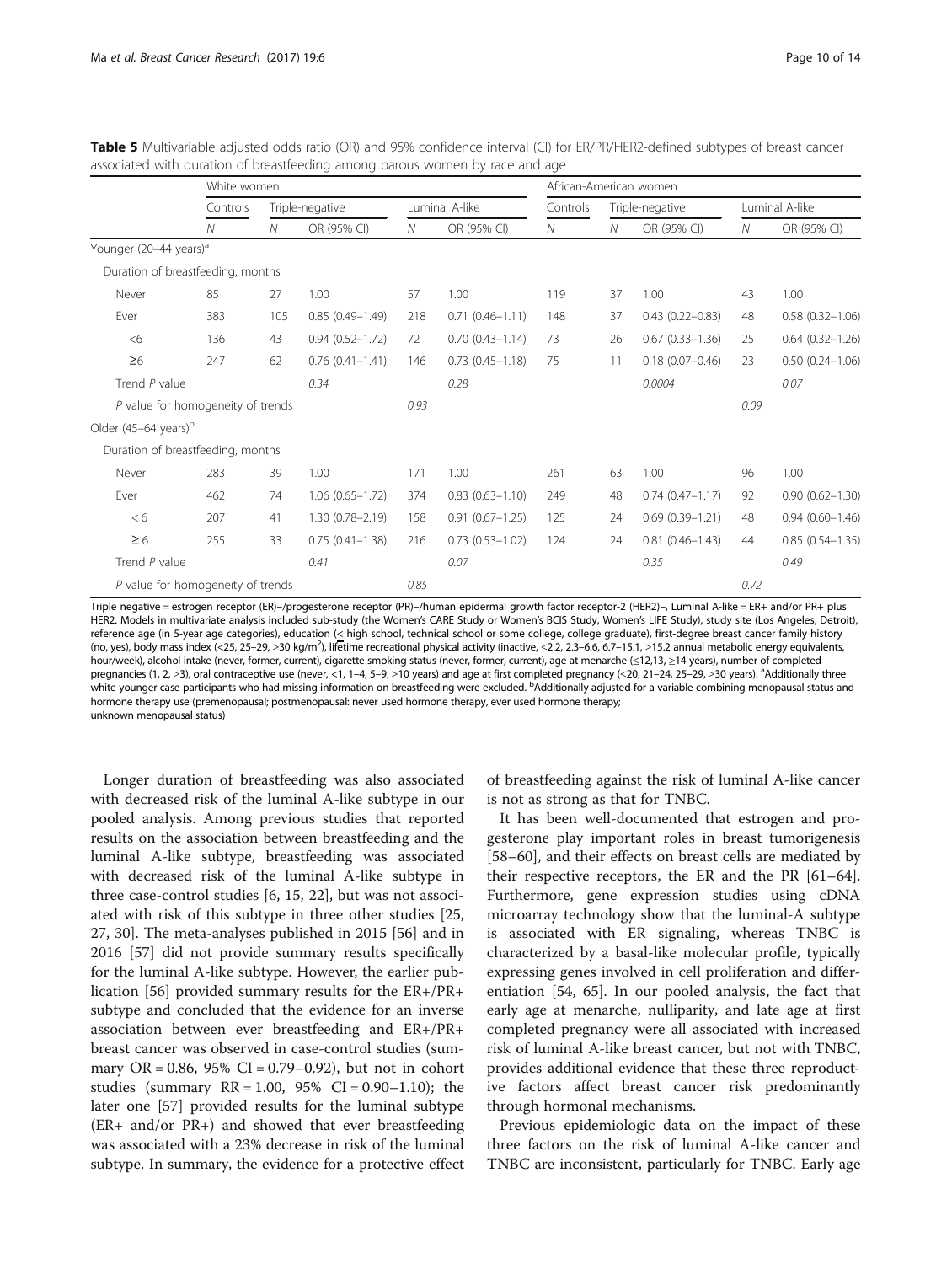at menarche was not associated with risk of TNBC in three case-control studies [[22, 23](#page-12-0), [27\]](#page-12-0), three prospective studies [[20, 21, 30](#page-12-0)], and one pooled analysis of 34 studies [[9\]](#page-12-0); however, it was a risk factor for TNBC in several other studies [\[10, 15](#page-12-0), [24](#page-12-0)–[26, 29](#page-12-0)]. Some studies found no association between nulliparity and risk of TNBC [\[6](#page-12-0), [9](#page-12-0), [10, 26](#page-12-0), [27, 30](#page-12-0), [57\]](#page-13-0), whereas another reported an increased risk of TNBC associated with nulliparity [\[23](#page-12-0)]. Others showed a reduced risk of TNBC with nulliparity [[20, 25, 28](#page-12-0), [31](#page-12-0), [32](#page-12-0)]. Some studies found no association of risk of TNBC with late age at first full-term pregnancy [[6, 10, 20\]](#page-12-0) or first birth [[21, 26](#page-12-0), [27](#page-12-0), [29](#page-12-0), [30](#page-12-0), [57](#page-13-0)]; one study showed an increased risk of TNBC associated with late age at first birth [\[24\]](#page-12-0) whereas others showed a reduced risk of TNBC associated with increasing age at first birth [[9](#page-12-0), [25](#page-12-0)]. Our findings are consistent with the majority of previous analyses of early age at menarche [[9, 20](#page-12-0)–[23](#page-12-0), [27](#page-12-0), [30](#page-12-0)], nulliparity [\[6](#page-12-0), [9](#page-12-0), [10](#page-12-0), [26](#page-12-0), [27](#page-12-0), [30](#page-12-0), [57\]](#page-13-0), and late age at first full-term pregnancy [[6, 10](#page-12-0), [20\]](#page-12-0) or first birth [[21, 26](#page-12-0), [27, 29, 30](#page-12-0), [57](#page-13-0)], showing that these three reproductive factors were not associated with the risk of TNBC.

African-American women are more likely than white women to be diagnosed with TNBC, especially at a young age (<45 years) [[13](#page-12-0)–[16](#page-12-0)]. In the high risk group, we observed an inverse association between breastfeeding and risk of TNBC, suggesting that the protective effect of breastfeeding against risk of TNBC is modified by age and race. To our knowledge, no data have previously been published on effect modification by age for the association between breastfeeding and risk of TNBC. The observed reductions in risk of breast cancer overall in many previously published studies have been stronger for or restricted to younger or premenopausal women [[66](#page-13-0)–[71](#page-13-0)]; however, in some studies, this reduction in risk of breast cancer risk was observed among postmenopausal women [\[72](#page-13-0)–[74](#page-13-0)] or was negligible in both premenopausal and postmenopausal women [[75](#page-13-0), [76](#page-13-0)]. Two studies found that the protective effect of breastfeeding against breast cancer decreased with the increasing time since last pregnancy [[66, 77](#page-13-0)]. The reduction in risk of TNBC associated with breastfeeding was stronger for younger than for older African-American women, which was similar to the results for breast cancer overall. Moreover, there are few data on whether race modifies the association between breastfeeding and TNBC. The study of Work et al. provides some evidence of effect modification: multiparous women  $(\geq 3)$  live births) who never breastfed were at increased risk of ER–/PR– breast cancer, whereas multiparous women with a history of breastfeeding were at decreased risk of ER–/PR– breast cancer [\[32](#page-12-0)]. These associations were more apparent in African-American women than in non-Hispanic white women. Using data from the AMBER Consortium,

Palmer et al. found that breastfeeding ameliorated the increased risk of TNBC associated with multiparity [[31\]](#page-12-0).

Our data also provide some evidence that breastfeeding may be important for limiting the increased risk of TNBC among parous African-American women, but not among parous white women (data not shown). The observed racial difference in our results for the inverse association between breastfeeding and risk of TNBC could not be explained by breastfeeding duration; African-American controls and case participants with TNBC had a shorter duration of breastfeeding on average than did white controls and case participants with TNBC (mean breastfeeding duration among those who ever had breastfed: 10.8 and 10.2 months for African-American controls and TNBC case participants, respectively; 12.7 and 13.1 months among white controls and TNBC case participants, respectively). The observed difference in breastfeeding results between African-American women and white women could be related to the differences in other characteristics, such as genetic susceptibility, and requires further study.

Strengths of this pooled analysis include its size, especially the large number of case participants with incident TNBC. Furthermore, the data used in this analysis were collected by trained interviewers, who administered standardized, in-person interviews using structured questionnaires, which were nearly identical across three source studies.

Several limitations of the current study must be considered. First, approximately 36% of our case participants had missing data on at least one of the receptors (ER, PR, or HER2). We compared our measures of reproductive factors in case patients with and without known ER, PR, or HER2. No statistically significant differences were detected for age at menarche, number of completed pregnancies, or duration of breastfeeding, whereas case patients with information on ER/PR/HER2 were 0.9 years older on average at first completed pregnancy than those with missing information on ER, PR, or HER2 (data not shown). The small difference in average age at first completed pregnancy is unlikely to have altered the observed associations differentially by tumor subtypes.

Second, ER/PR/HER2 status in two of our source studies [[6](#page-12-0), [35](#page-12-0)] was assayed at the same laboratory using the same methods, whereas in the third source study [[33](#page-12-0)] the information on ER/PR/HER2 status was abstracted from medical records collected by the LACSP. Our previous validation study showed that the associations between reproductive factors and risk of the ER/PR subtypes of breast cancer were similar, whether the ER/PR values were from the same centralized laboratory at the USC providing assays for this analysis or from the LACSP [[44](#page-13-0)]. In addition, we repeated our analyses with the two of our source studies with ER/PR/HER2 values from the centralized USC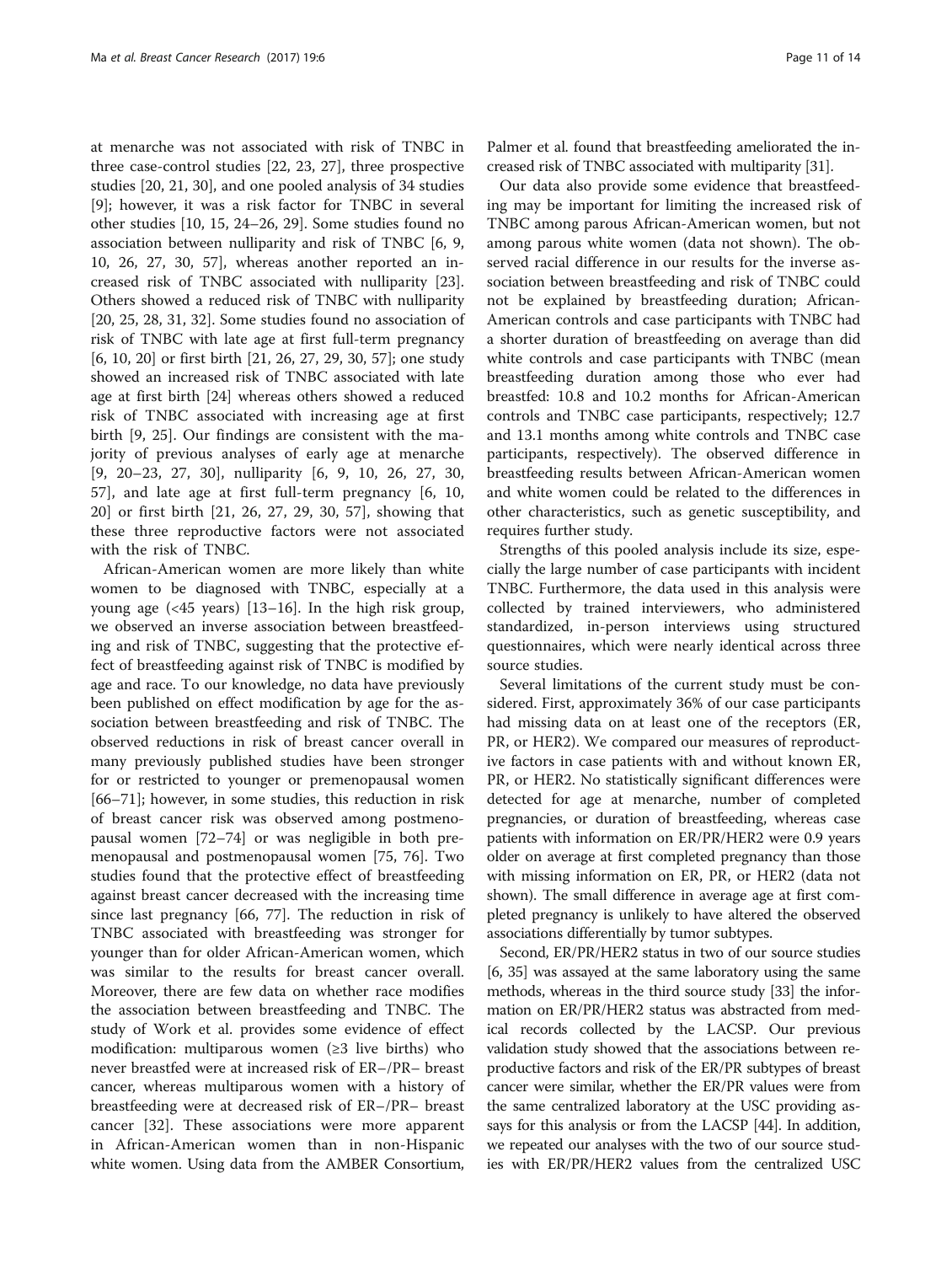<span id="page-11-0"></span>laboratory and found that the results were similar (data not shown) to those presented here.

A final limitation is that IHC was used to assess HER2 protein overexpression without validation by fluorescent in situ hybridization (FISH) analysis in the Women's CARE Study and the Women's BCIS Study. Based on previous validation results from the same centralized USC pathology laboratory, 7.4% of breast tumors with HER2 gene amplification in FISH analysis were false negative by 10H8-IHC (scored as 0 or 1+) and 9.7% of breast cancers without HER2 gene amplification in FISH analysis were false positive [\[42\]](#page-13-0). These misclassifications could cause bias towards the null for testing heterogeneity across subtypes involving HER2– versus HER2+ tumors, such as TNBC versus HER2-enriched cancer.

## Conclusions

In this pooled analysis, longer duration of breastfeeding was associated with decreased risk of TNBC especially in younger parous African-American women, suggesting a potential role of breastfeeding in prevention of TNBC among these women.

#### Abbreviations

BCIS: breast carcinoma in situ; BMI: body mass index; CARE: Contraceptive and Reproductive Experiences; CIs: confidence intervals; ER: estrogen receptor; FISH: fluorescent in situ hybridization; HER2: human epidermal growth factor receptor-2; IHC: immunohistochemistry; LA: Los Angeles; LACSP: Los Angeles Cancer Surveillance Program; LCIS: lobular carcinoma in situ; LIFE: Learning the Influence of Family and Environment; MET: metabolic energy equivalent; NICHD: National Institute of Child Health and Human Development; ORs: odds ratios; PR: progesterone receptor; RR: relative risk; TNBC: triple-negative breast cancer; USC: University of Southern California

#### Acknowledgements

We would like to thank Dr. Karen Petrosyan, Armine Arakelyan, Hasmik Toumaian, and Judith Udove for technical assistance in the performance of the immunohistochemical assays for the Women's CARE Study and the Women's BCIS Study. We would also like to thank collaborators who contributed to the development and conduct of the three source studies but who did not directly contribute to the current study. The findings and conclusions in this report are those of the authors and do not necessarily represent the official position of the Centers for Disease Control and Prevention.

#### Funding

This analysis was supported by the National Cancer Institute of the National Institutes of Health under Award Number R03CA188549, National Institute for Child Health and Human Development grant N01-HD-3-3175, and National Cancer Institute grant K05-CA136967. Data collection for the Women's CARE Study was supported by the National Institute of Child Health and Human Development and National Cancer Institute, NIH, through contracts with Emory University (N01-HD-3-3168), Fred Hutchinson Cancer Research Center (N01-HD-2-3166), Karmanos Cancer Institute at Wayne State University (N01-HD-3-3174), University of Pennsylvania (N01-HD-3-3276), and University of Southern California (N01-HD-3-3175) and Interagency Agreement with Centers for Disease Control and Prevention (Y01-HD-7022). Biomarker determination and analyses for the Women's CARE Study and the Women's BCIS Study were supported by a contract from the National Institute of Child Health and Human Development (N01-HD-3-3175), a grant from the US Army Medical Research & Development Command (DAMD17-96-1-6156), and a grant from the Breast Cancer Research Foundation (to MF Press). The Women's LIFE study was supported by grants CA17054 and CA74847 from the National Cancer Institute, National Institutes of Health, 4 PB-0092 from the California Breast Cancer

Research Program of the University of California, and in part through contract no. N01-PC-35139. Collection of cancer incidence data in LA County by University of Southern California was supported by California Department of Health Services as part of statewide cancer reporting program mandated by California Health and Safety Code, Section 103885. Support for use of SEER cancer registries was through contracts N01-CN-65064 (Detroit) and N01-PC-67010 (LA).

#### Availability of data and materials

The data supporting the conclusions of this report are included within the article.

#### Authors' contributions

HM obtained funding to conduct the analyses of TNBC risk factors using data collected previously for Women's CARE Study, the Women's BCIS Study, and the Women's LIFE Study. XX conducted data analyses under HM's supervision. HM interpreted the results and drafted the manuscript. All authors participated in the critical revision of the manuscript and have read and approved the final version. For the three source studies: KEM, PAM, DMD, and LB conceived of and designed the Women's CARE Study. KEM, PAM, SGF, JAM, DMD, JSH, and LB supervised or participated in the data collection and assembly of data of the Women's CARE Study. MSS and MFP helped to interpret medical questions during the conduct of the Women's CARE Study. LB conceived of, designed, and supervised data collection and assembly of data for the Women's BCIS Study. MFP and LB conceived of and designed the pathology sub-studies of the Women's CARE Study and the Women's BCIS Study. MFP conducted the assessment of biomarkers for case participants of the Women's CARE Study (restricted to Los Angeles and Detroit) and the Women's BCIS Study. GU conceived of and designed the Women's LIFE Study. GU and LB supervised the data collection activities in the Women's LIFE Study.

#### Competing interests

The authors declare that they have no competing interests.

#### Consent for publication

Not applicable.

#### Ethics approval and consent to participate

All source studies obtained written, informed consent from all participants and approval from their respective Institutional Review Boards (University of Southern California IRB#: HS-981007, City of Hope IRB#: 14250).

#### Author details

<sup>1</sup>Department of Population Sciences, Beckman Research Institute, 1500 East Duarte Rd. Duarte, City of Hope, CA 91010, USA. <sup>2</sup>Cancer Registry of Norway, Oslo, Norway. <sup>3</sup>Department of Nutrition, Institute of Basic Medical Sciences, University of Oslo, Oslo, Norway. <sup>4</sup>Department of Preventive Medicine, Keck School of Medicine, University of Southern California, Los Angeles, CA 90033, USA. <sup>5</sup>Section of Environment and Radiation, International Agency for Research on Cancer, Lyon, France. <sup>6</sup>School of Social Work, University of Southern California, Los Angeles, CA 90033, USA. <sup>7</sup> Division of Public Health Sciences, Fred Hutchinson Cancer Research Center, Seattle, WA 98109, USA. 8 Division of Reproductive Health, Centers for Disease Control and Prevention, Atlanta, GA 30333, USA. <sup>9</sup>College of Health and Social Services, New Mexico State University, Las Cruces, NM 88003, USA. <sup>10</sup>Karmanos Cancer Institute, Department of Oncology, Wayne State University, Detroit, MI 48201, USA. <sup>11</sup>Pathology, Keck School of Medicine, University of Southern California, Los Angeles, CA 90033, USA.

#### Received: 27 October 2016 Accepted: 22 December 2016 Published online: 13 January 2017

#### References

- 1. Ferlay J, Parkin DM, Steliarova-Foucher E. Estimates of cancer incidence and mortality in Europe in 2008. Eur J Cancer. 2010;46(4):765–81.
- Bauer KR, Brown M, Cress RD, Parise CA, Caggiano V. Descriptive analysis of estrogen receptor (ER)-negative, progesterone receptor (PR)-negative, and HER2-negative invasive breast cancer, the so-called triple-negative phenotype: a population-based study from the California cancer Registry. Cancer. 2007;109(9):1721–8.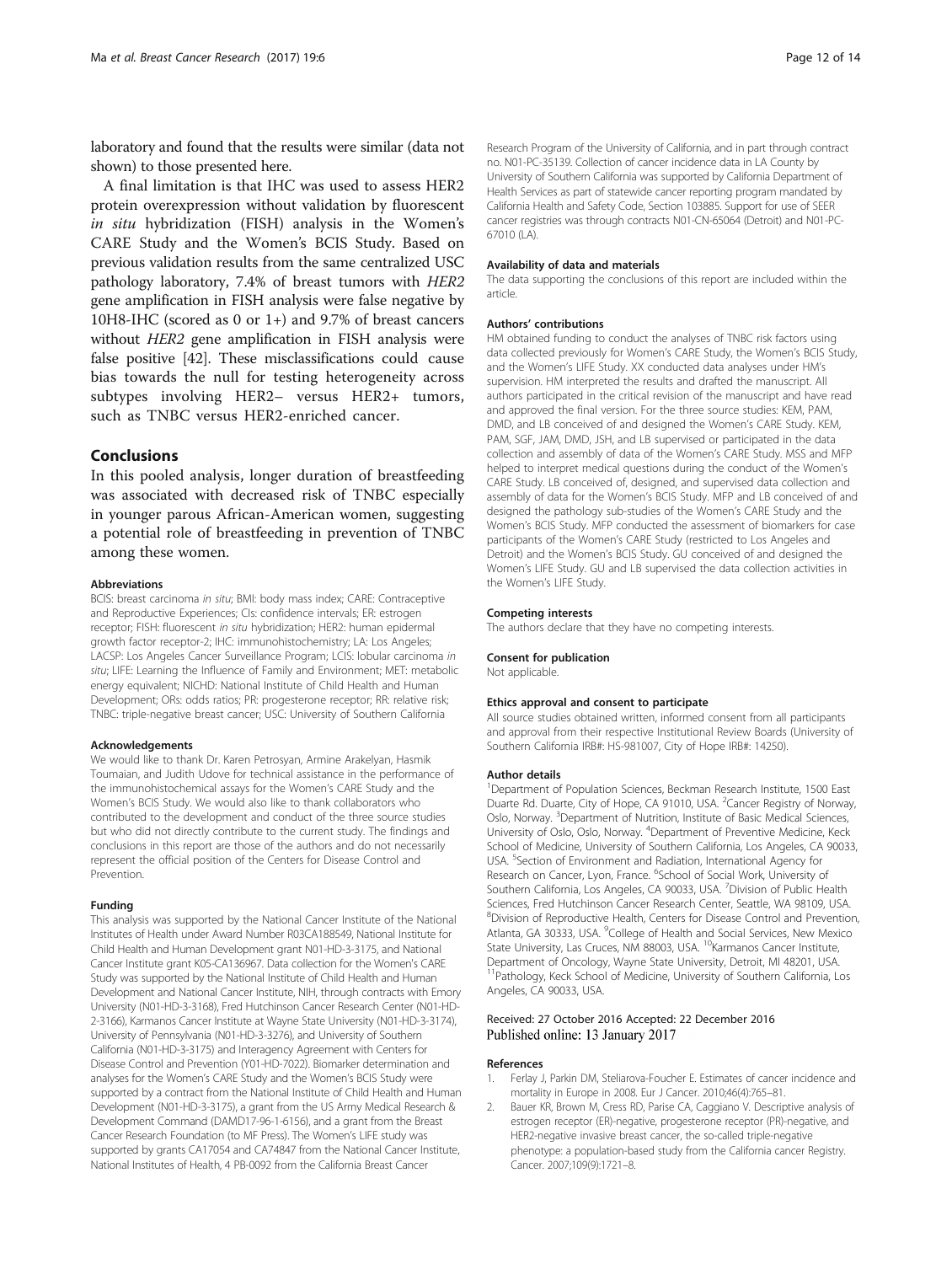- <span id="page-12-0"></span>3. Carey LA, Dees EC, Sawyer L, Gatti L, Moore DT, Collichio F, Ollila DW, Sartor CI, Graham ML, Perou CM. The triple negative paradox: primary tumor chemosensitivity of breast cancer subtypes. Clin Cancer Res. 2007;13(8): 2329–34.
- 4. Dent R, Trudeau M, Pritchard KI, Hanna WM, Kahn HK, Sawka CA, Lickley LA, Rawlinson E, Sun P, Narod SA. Triple-negative breast cancer: clinical features and patterns of recurrence. Clin Cancer Res. 2007;13(15 Pt 1):4429–34.
- 5. Ma H, Luo J, Press MF, Wang Y, Bernstein L, Ursin G. Is there a difference in the association between percent mammographic density and subtypes of breast cancer? Luminal A and triple-negative breast cancer. Cancer Epidemiol Biomarkers Prev. 2009;18(2):479–85.
- 6. Ma H, Wang Y, Sullivan-Halley J, Weiss L, Marchbanks PA, Spirtas R, Ursin G, Burkman RT, Simon MS, Malone KE, et al. Use of four biomarkers to evaluate the risk of breast cancer subtypes in the women's contraceptive and reproductive experiences study. Cancer Res. 2010;70(2):575–87.
- 7. Onitilo AA, Engel JM, Greenlee RT, Mukesh BN. Breast cancer subtypes based on ER/PR and Her2 expression: comparison of clinicopathologic features and survival. Clin Med Res. 2009;7(1-2):4–13.
- 8. Phipps AI, Malone KE, Porter PL, Daling JR, Li CI. Reproductive and hormonal risk factors for postmenopausal luminal, HER-2-overexpressing, and triplenegative breast cancer. Cancer. 2008;113(7):1521–6.
- Yang XR, Chang-Claude J, Goode EL, Couch FJ, Nevanlinna H, Milne RL, Gaudet M, Schmidt MK, Broeks A, Cox A, et al. Associations of breast cancer risk factors with tumor subtypes: a pooled analysis from the Breast Cancer Association Consortium studies. J Natl Cancer Inst. 2011;103(3):250–63.
- 10. Yang XR, Sherman ME, Rimm DL, Lissowska J, Brinton LA, Peplonska B, Hewitt SM, Anderson WF, Szeszenia-Dabrowska N, Bardin-Mikolajczak A, et al. Differences in risk factors for breast cancer molecular subtypes in a population-based study. Cancer Epidemiol Biomark Prev. 2007;16(3): 439–43.
- 11. Perou CM. Molecular stratification of triple-negative breast cancers. Oncologist. 2011;16 Suppl 1:61–70.
- 12. Schneider BP, Winer EP, Foulkes WD, Garber J, Perou CM, Richardson A, Sledge GW, Carey LA. Triple-negative breast cancer: risk factors to potential targets. Clin Cancer Res. 2008;14(24):8010–8.
- 13. Lund MJ, Trivers KF, Porter PL, Coates RJ, Leyland-Jones B, Brawley OW, Flagg EW, O'Regan RM, Gabram SG, Eley JW. Race and triple negative threats to breast cancer survival: a population-based study in Atlanta, GA. Breast Cancer Res Treat. 2009;113(2):357–70.
- 14. Kwan ML, Kushi LH, Weltzien E, Maring B, Kutner SE, Fulton RS, Lee MM, Ambrosone CB, Caan BJ. Epidemiology of breast cancer subtypes in two prospective cohort studies of breast cancer survivors. Breast Cancer Res. 2009;11(3):R31.
- 15. Trivers KF, Lund MJ, Porter PL, Liff JM, Flagg EW, Coates RJ, Eley JW. The epidemiology of triple-negative breast cancer, including race. Cancer Causes Control. 2009;20:1071–82.
- 16. Amirikia KC, Mills P, Bush J, Newman LA. Higher population-based incidence rates of triple-negative breast cancer among young African-American women: implications for breast cancer screening recommendations. Cancer. 2011;117(12):2747–53.
- 17. Anders CK, Carey LA. Biology, metastatic patterns, and treatment of patients with triple-negative breast cancer. Clin Breast Cancer. 2009;9 Suppl 2:S73–81.
- 18. Hudis CA, Gianni L. Triple-negative breast cancer: an unmet medical need. Oncologist. 2011;16 Suppl 1:1–11.
- 19. Kaplan HG, Malmgren JA. Impact of triple negative phenotype on breast cancer prognosis. Breast J. 2008;14(5):456–63.
- 20. Phipps AI, Chlebowski RT, Prentice R, McTiernan A, Wactawski-Wende J, Kuller LH, Adams-Campbell LL, Lane D, Stefanick ML, Vitolins M, et al. Reproductive history and oral contraceptive use in relation to risk of triplenegative breast cancer. J Natl Cancer Inst. 2011;103(6):470–7.
- 21. Tamimi RM, Colditz GA, Hazra A, Baer HJ, Hankinson SE, Rosner B, Marotti J, Connolly JL, Schnitt SJ, Collins LC. Traditional breast cancer risk factors in relation to molecular subtypes of breast cancer. Breast Cancer Res Treat. 2012;131(1):159–67.
- 22. Xing P, Li J, Jin F. A case-control study of reproductive factors associated with subtypes of breast cancer in Northeast China. Med Oncol. 2010;27(3):926–31.
- 23. Li CI, Beaber EF, Tang MT, Porter PL, Daling JR, Malone KE. Reproductive factors and risk of estrogen receptor positive, triple-negative, and HER2-neu overexpressing breast cancer among women 20-44 years of age. Breast Cancer Res Treat. 2013;137(2):579–87.
- 24. Dolle JM, Daling JR, White E, Brinton LA, Doody DR, Porter PL, Malone KE. Risk factors for triple-negative breast cancer in women under the age of 45 years. Cancer Epidemiol Biomark Prev. 2009;18(4):1157–66.
- 25. Millikan RC, Newman B, Tse CK, Moorman PG, Conway K, Smith LV, Labbok MH, Geradts J, Bensen JT, Jackson S, et al. Epidemiology of basal-like breast cancer. Breast Cancer Res Treat. 2008;109:123–39.
- 26. Islam T, Matsuo K, Ito H, Hosono S, Watanabe M, Iwata H, Tajima K, Tanaka H. Reproductive and hormonal risk factors for luminal, HER2-overexpressing, and triple-negative breast cancer in Japanese women. Ann Oncol. 2012; 23(9):2435–41.
- 27. Gaudet MM, Press MF, Haile RW, Lynch CF, Glaser SL, Schildkraut J, Gammon MD, Douglas Thompson W, Bernstein JL. Risk factors by molecular subtypes of breast cancer across a population-based study of women 56 years or younger. Breast Cancer Res Treat. 2011;130(2):587–97.
- 28. Ambrosone CB, Zirpoli G, Ruszczyk M, Shankar J, Hong CC, McIlwain D, Roberts M, Yao S, McCann SE, Ciupak G, et al. Parity and breastfeeding among African-American women: differential effects on breast cancer risk by estrogen receptor status in the Women's Circle of Health Study. Cancer Causes Control. 2014;25(2):259–65.
- 29. Ambrosone CB, Zirpoli G, Hong CC, Yao S, Troester MA, Bandera EV, Schedin P, Bethea TN, Borges V, Park SY, et al. Important role of menarche in development of estrogen receptor-negative breast cancer in African American women. J Nat Cancer Inst. 2015;107(9). doi:[10.1093/jnci/djv172.](http://dx.doi.org/10.1093/jnci/djv172)
- 30. Horn J, Opdahl S, Engstrom MJ, Romundstad PR, Tretli S, Haugen OA, Bofin AM, Vatten LJ, Asvold BO. Reproductive history and the risk of molecular breast cancer subtypes in a prospective study of Norwegian women. Cancer Causes Control. 2014;25(7):881–9.
- 31. Palmer JR, Viscidi E, Troester MA, Hong CC, Schedin P, Bethea TN, Bandera EV, Borges V, McKinnon C, Haiman CA, et al. Parity, lactation, and breast cancer subtypes in African American women: results from the AMBER Consortium. J Nat Cancer Inst. 2014;106(10). doi[:10.1093/jnci/dju237.](http://dx.doi.org/10.1093/jnci/dju237)
- 32. Work ME, John EM, Andrulis IL, Knight JA, Liao Y, Mulligan AM, Southey MC, Giles GG, Dite GS, Apicella C, et al. Reproductive risk factors and oestrogen/ progesterone receptor-negative breast cancer in the Breast Cancer Family Registry. Br J Cancer. 2014;110(5):1367–77.
- 33. Ma H, Bernstein L, Ross RK, Ursin G. Hormone-related risk factors for breast cancer in women under age 50 years by estrogen and progesterone receptor status: results from a case-control and a case-case comparison. Breast Cancer Res. 2006;8(4):R39.
- 34. Lee E, McKean-Cowdin E, Ma H, Spicer D, Van Den Berg D, Bernstein L, Ursin G. Characteristics of triple-negative breast cancer in patients with a BRCA1 mutation, results from a population-based study of women under age 50 (what characterizes young women who develop triple-negative cancer?). J Clin Oncol. 2011;29(33):4373–80.
- 35. Patel AV, Press MF, Meeske K, Calle EE, Bernstein L. Lifetime recreational exercise activity and risk of breast carcinoma in situ. Cancer. 2003;98(10): 2161–9.
- 36. Marchbanks PA, McDonald JA, Wilson HG, Burnett NM, Daling JR, Bernstein L, Malone KE, Strom BL, Norman SA, Weiss LK, et al. The NICHD Women's Contraceptive and Reproductive Experiences Study: methods and operational results. Ann Epidemiol. 2002;12(4):213–21.
- 37. Hanby AM, Hughes TA. In situ and invasive lobular neoplasia of the breast. Histopathology. 2008;52(1):58–66.
- 38. Lee E, McKean-Cowdin R, Ma H, Chen Z, Van Den Berg D, Henderson BE, Bernstein L, Ursin G. Evaluation of unclassified variants in the breast cancer susceptibility genes BRCA1 and BRCA2 using five methods: results from a population-based study of young breast cancer patients. Breast Cancer Res. 2008;10(1):R19.
- 39. Press M, Spaulding B, Groshen S, Kaminsky D, Hagerty M, Sherman L, Christensen K, Edwards DP. Comparison of different antibodies for detection of progesterone receptor in breast cancer. Steroids. 2002;67(9):799–813.
- 40. Finn RS, Press MF, Dering J, Arbushites M, Koehler M, Oliva C, Williams LS, Di Leo A. Estrogen receptor, progesterone receptor, human epidermal growth factor receptor 2 (HER2), and epidermal growth factor receptor expression and benefit from lapatinib in a randomized trial of paclitaxel with lapatinib or placebo as first-line treatment in HER2-negative or unknown metastatic breast cancer. J Clin Oncol. 2009;27(24):3908–15.
- 41. Hammond ME, Hayes DF, Dowsett M, Allred DC, Hagerty KL, Badve S, Fitzgibbons PL, Francis G, Goldstein NS, Hayes M, et al. American Society of Clinical Oncology/College of American Pathologists guideline recommendations for immunohistochemical testing of estrogen and